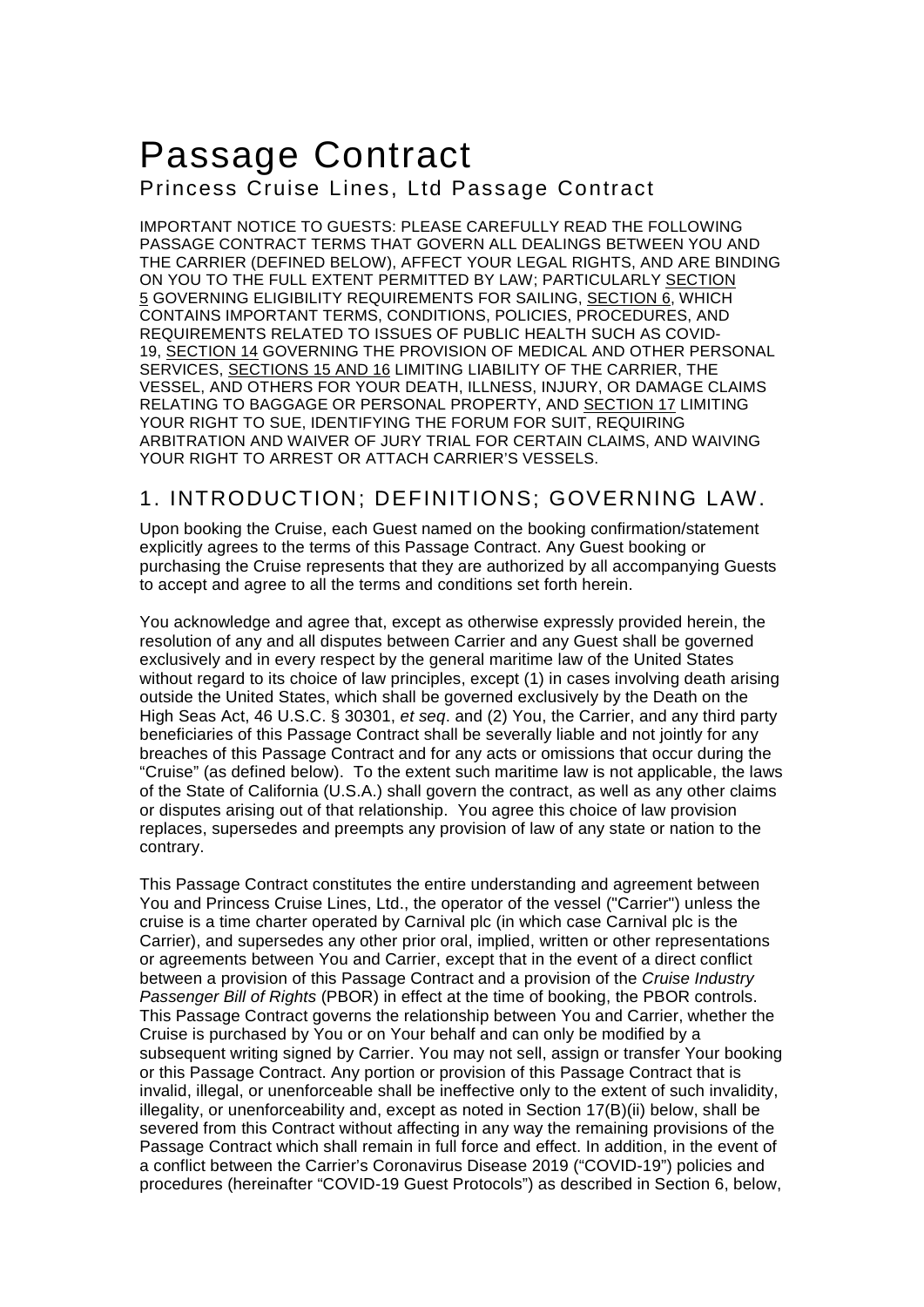and as described on the [Carrier's website,](https://www.princess.com/plan/cruise-with-confidence/cruise-health/covid-19-guest-protocols/) the policies and procedures on the website control.

You and Carrier agree and intend that certain third-party beneficiaries derive rights and exemptions from liability as a result of this Passage Contract. Specifically, all of Carrier's rights, exemptions from liability, defenses and immunities under this Passage Contract (including, but not limited to, those described in Sections 4, 6, 7, 8, 14, 15, 16, and 17) will also inure to the benefit of the following persons and entities who shall be considered "Carrier" only for purposes of such rights, exemptions from liability, defenses and immunities: Carrier's employees, agents, Alaska Railroad Corporation, the vessel named on the booking confirmation/statement (or any substituted vessel), the vessel's tenders, the vessel's owners, operators, managers, charterers, and agents, any affiliated or related companies thereof and their officers, crew members, pilots, agents or employees, and all concessionaires, independent contractors, physician and medical personnel, retail shop personnel, health and beauty staff, fitness staff, shore excursion providers, tour operators, shipbuilders and manufacturers of all component parts, launches, appurtenances, craft or facilities, whether provided at sea or on shore, belonging to any such vessel or owned or operated by its owners, operators, managers, agents, charterers, contractors or concessionaires. Guests participating in the Ocean Medallion Class® Program are subject to the additional terms and conditions, which are incorporated herein by reference.

"You," "Your" and "Guest" mean the person(s) booking or purchasing the Cruise or named on the booking confirmation/statement and persons in their care, including any minor, and their heirs, relatives, successors in interest, traveling companions, and personal representatives.

"Cruise" means the scheduled voyage as published in the booking confirmation/statement issued in connection with this Passage Contract, as may be amended pursuant to this Passage Contract, from the port of embarkation to the port of disembarkation, and also includes any air, rail, road or sea transport and any land accommodation components of any land-sea package sold, taken with or included in the price of the Cruise, and any activities, shore excursions, tours, or shoreside facilities related to or offered during the Cruise.

"Cruise Fare" means the amount payable by You to Carrier for the Cruise, scheduled meals, accommodations while on board, air programs, and/or other travel components added to Your Cruise Fare and charged to Your stateroom account and/or credit card. The Cruise Fare does not include beer, wine, spirits, sodas or other bottled or specialty beverages, the discretionary Crew Incentive for Your Cruise, or required Service Charges on optional purchases as further explained below, travel protection purchased through the booking process, or charges for other incidental items, activities, excursions, transportation, or personal services during or in connection with the Cruise; or any Taxes, Fees, Port Expenses, airline or other carriers' services or baggage fees, for which a separate charge may be imposed. Your Cruise Fare can also include packaged fares where items are not added as a separate purchase.

"Crew Incentive" and "Service Charges": A Crew Incentive will be automatically added to Your onboard account for Your convenience, to recognize the efforts of a wide variety of crew members in various departments who interact directly with Guests and/or behind the scenes throughout every cruise, including those in the Dining, Entertainment, Guest Services, and Galley areas. The amount of the Crew Incentive is based on Your stateroom category. The Crew Incentive is subject to adjustment at Your discretion, except as otherwise provided in the [Crew Incentive and Service](https://www.princess.com/html/global/disclaimers/crew-incentive/)  [Charge Policy.](https://www.princess.com/html/global/disclaimers/crew-incentive/) A Service Charge will be automatically added to optional purchases of beverage packages, drinks, dining room and specialty dining, onboard parties, and other services or amenities provided to Guests that are not included in the Cruise Fare.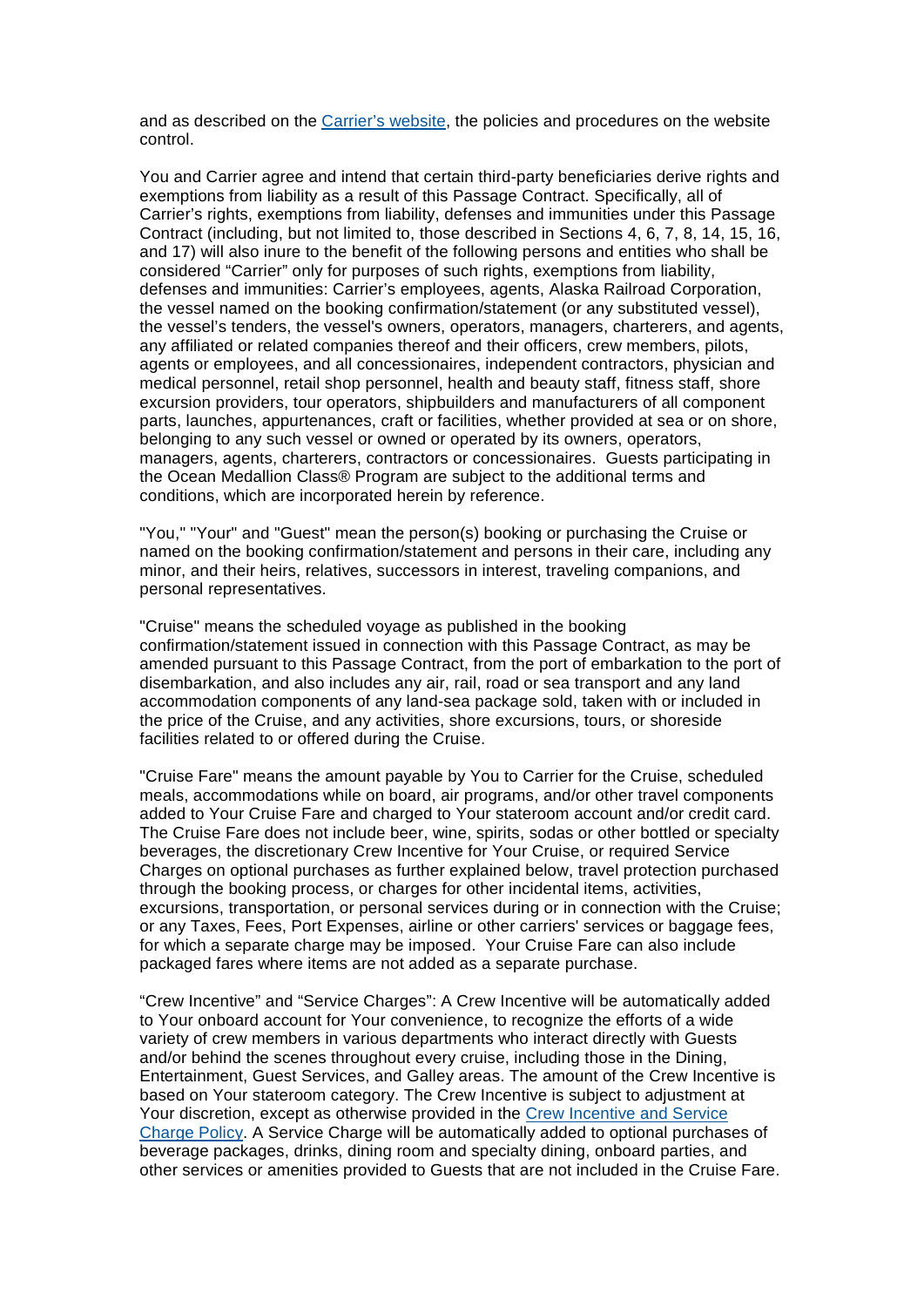The Crew Incentive and Service Charge payments on all vessels in our fleet are pooled and distributed in the form of compensation, including bonuses. For further details, please review our [Crew Incentive and Service Charge Policy,](https://www.princess.com/html/global/disclaimers/crew-incentive/) which can be found on the [Carrier's website.](https://www.princess.com/html/global/disclaimers/crew-incentive/)

"Taxes, Fees & Port Expenses" as used by Carrier, may include any and all fees, charges, tolls and taxes imposed on the Carrier by governmental or quasigovernmental authorities, as well third-party fees and charges arising from a vessel's presence in a harbor or port. Taxes, Fees & Port Expenses may include U.S. Customs fees, head taxes, Panama Canal tolls, dockage fees, wharfage fees, inspection fees, pilotage, air taxes, hotel or VAT taxes incurred as part of a land tour, immigration and naturalization fees, and Internal Revenue Service fees, as well as fees for navigation, berthing, stevedoring, baggage handling/storage and security services. Taxes, Fees, & Port Expenses may be assessed per guest, per berth, per ton or per vessel. Assessments calculated on a per ton or per vessel basis will be spread over the number of guests on the vessel. Taxes, Fees & Port Expenses are subject to change and Carrier reserves the right to collect any increases in effect at the time of sailing even if the fare has already been paid in full.

# 2. GUEST'S OBLIGATIONS.

- A. Before You board the vessel, You must
- i. Pay Your Cruise Fare.
- ii. Familiarize yourself with the terms of the Passage Contract.
- iii. Bring all necessary travel documents such as passports, visas, proof of citizenship, reentry permits, minor's permissions, medical certificates showing all necessary vaccinations, and all other documents necessary for ports of call in the countries to which You will travel.

It is the Guest's sole responsibility to obtain and have available when necessary the appropriate valid travel documents. All Guests are advised to check with their travel advisor or the appropriate government authority to determine the necessary documents. You will be refused boarding or disembarked without recourse or liability for refund, payment, compensation, or credit of any kind if You do not have proper documentation, and You will be subject to any fine or other costs incurred by Carrier which result from improper documentation or noncompliance with applicable regulations, which amount may be charged to Your stateroom account and/or credit card.

PASSPORT REQUIREMENT WHEN MINORS TRAVEL WITH ONE ADULT ON VOYAGES GOVERNED BY U.S. WESTERN HEMISPHERE TRAVEL INITIATIVE ("WHTI") (includes travel within BERMUDA, CANADA, CARIBBEAN, MEXICO, UNITED STATES)

When minors are traveling with only one adult 21 years of age or older, Carrier requires that all guests must be in possession of a valid passport. Carrier has implemented this requirement so that Your party remains together should an emergency arise that requires one or more in Your party to be disembarked in a non-U.S. port. Carrier cannot guarantee that all members of Your party will be allowed to disembark with only a WHTI-compliant document or birth certificate.

- iv. Arrive at least two hours before the scheduled or amended sailing time and have with You all required documentation. Attach a completed Carrier luggage tag to each piece of baggage.
- v. Be sure that You and any person in Your care are fit to take the Cruise. (See Sections 6 and 9, below).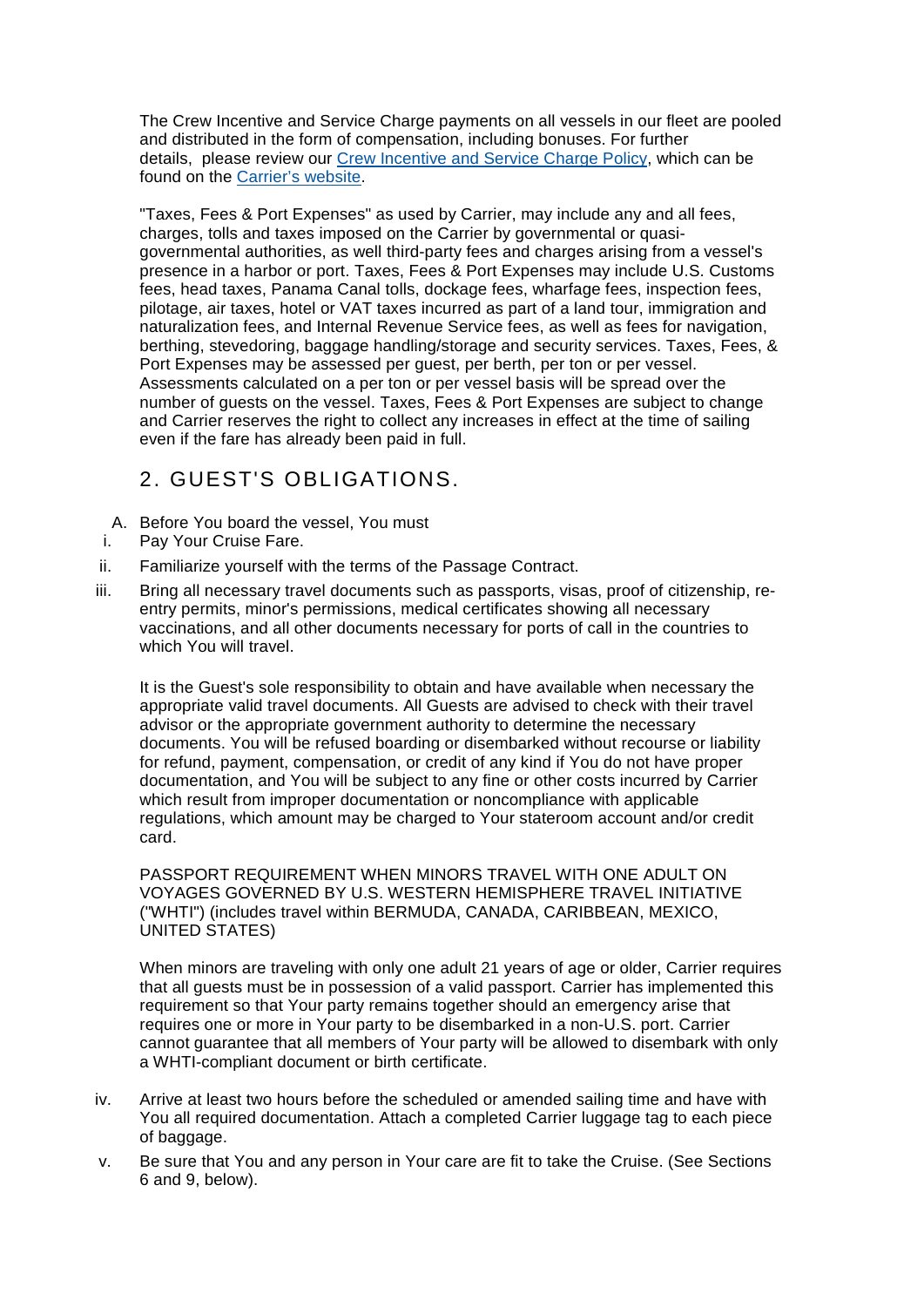- B. Upon boarding the vessel, You must register a valid credit card or other acceptable payment method at the Guest Services Desk to cover any charges to Your stateroom account.
- C. Prior to disembarking the vessel, You must pay in full all amounts charged to Your stateroom account.

Carrier shall not be liable for refund, payment, compensation or credit of any kind, nor damages resulting from Your failure to comply with any of the requirements set forth above.

# 3. NOTICE CONCERNING SAFETY AND SECURITY.

Carrier visits many ports in numerous countries around the world. At any given moment there are likely to be "trouble spots" in the world in terms of war, terrorism, crime, Acts of God, civil commotions, labor trouble, and/or other potential sources of harm. Local conditions and infrastructure may also create hazards to Guests while off the vessel. Accordingly, it may be necessary to change, cancel or terminate the scheduled cruise or any activities related to the cruise, including without limitation shore excursions and port visits. Although Carrier endeavors to provide reasonable protection for Your comfort and safety on board its vessels, motorcoaches, dayboats and/or railcars owned or operated by us, Carrier cannot guarantee freedom from all risks associated with war, terrorism, crime or other potential sources of harm. Carrier reminds all Guests that they must ultimately assume responsibility for their actions while ashore. The United States Department of State and other similar government agencies regularly issue advisories and warnings to travelers giving details of local conditions in specified cities and countries according to such agency's perception of risks to travelers. Carrier strongly recommends that Guests and their travel advisors obtain and consider such information when making travel decisions. Although unlikely, the vessel may be confronted by actual or threatened war, warlike operations or hostilities. Carrier has the absolute right and sole discretion to respond to safety concerns of any kind including, but not limited to, sailing with or without lights, deviating from customary practices or rules and regulations concerning navigation, cargo or other matters in time of peace, or sailing armed or unarmed and with or without convoy.

There are risks inherent to being aboard the vessel and other means of transportation. These include, by way of example, having to evacuate the vessel or other means of transportation in case of emergency, having to move about on the vessel or other vessels during rough seas and lack of access to full medical services. For people who are ill or who have a mental or physical disability or impairment, these risks are more significant. For example: access to all parts of the vessel, other means of transportation or to facilities on shore may be difficult or impossible for some guests. In addition, medical evacuations during the Cruise, whether at sea, by tender, or by deviating from the scheduled itinerary, may create an increased risk of harm and may not be feasible for a variety of reasons. Carrier reserves the right to determine, in its sole discretion exercised in good faith, whether and when a medical evacuation of any guest from the vessel will occur.

#### 4. RIGHT TO REFUSE BOOKING AND PASSAGE, CANCEL RESERVATION; CONFINE YOU TO STATEROOM OR DISEMBARK YOU.

Carrier reserves the right to refuse booking of passage on a Cruise to any person or to cancel Your existing Cruise reservation for any lawful reason and regardless of a guest's Captain Circle loyalty level or existing benefits. Any person(s) refused booking or passage in advance of the scheduled sailing by Carrier will be given a refund of their Cruise Fare. Captain Circle points have no cash value and therefore are not redeemable for cash. Carrier may without liability for refund, payment, compensation or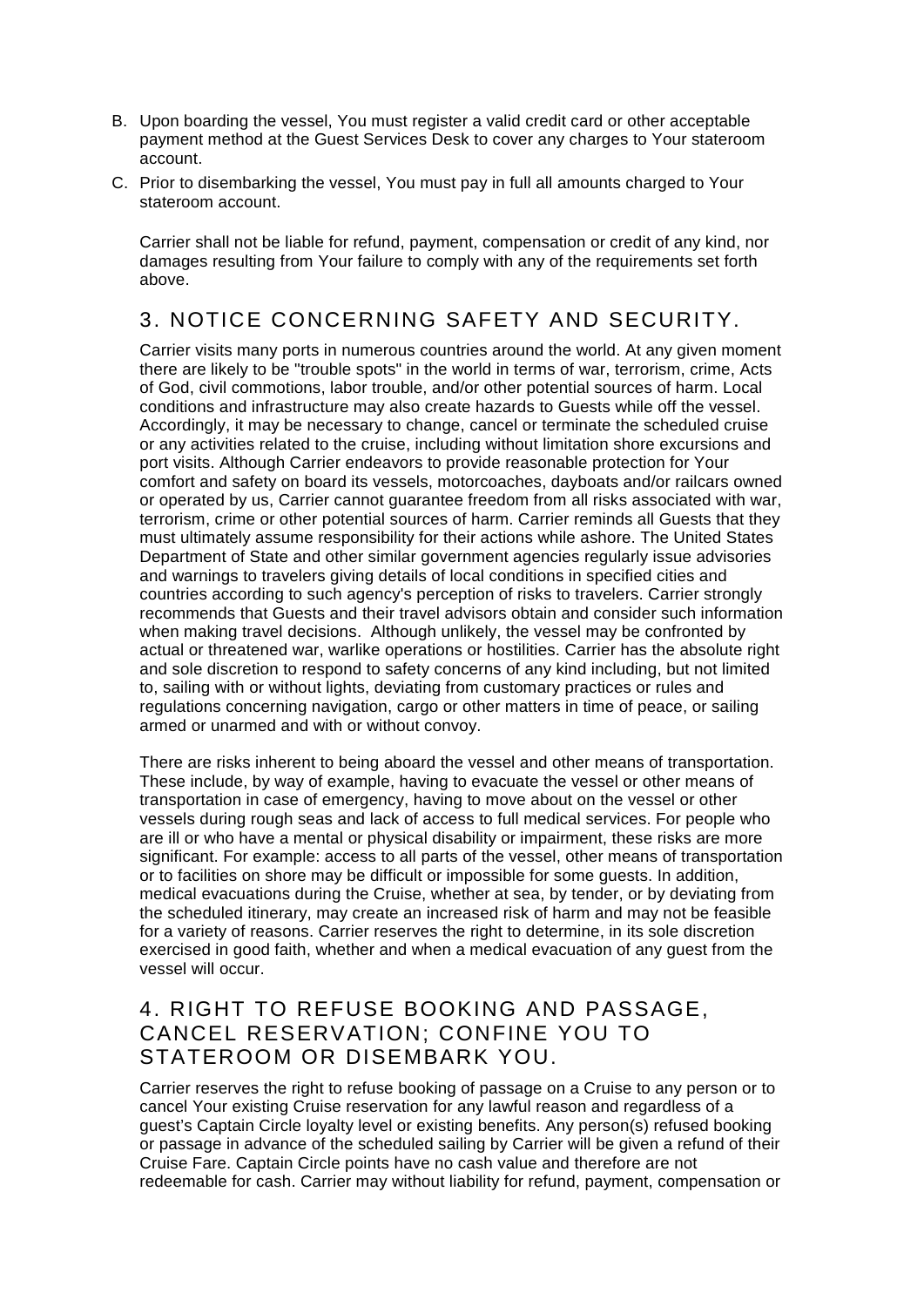credit, except as provided herein, disembark or refuse to embark You, confine You in a stateroom, quarantine You, restrain You, change Your accommodations or disembark You at any time if, in the sole opinion of Carrier, the Captain or any doctor, You or any minor or other person in Your care during the Cruise are unfit for any reason for the Cruise, or Your presence might be detrimental to Your health, comfort or safety or that of any other person, or in the judgment of the Captain is advisable for any reason. Carrier reserves the right to request a letter from Your physician attesting to Your fitness to travel, but by requesting such letter does not waive its right to disembark or refuse to embark You as set forth in this Section. Except as otherwise provided, if You are required to remain on board the vessel or elsewhere, due to injury, illness, or disability, or due to action of any government or authority, or for any other reason not the fault of Carrier, You must pay or reimburse Carrier for all resulting costs and expenses including for food, transportation, accommodation, medical and/or repatriation services for You and/or those accompanying You. If You become unfit to travel for any reason during the Cruise and/or You disembark early, or if You are refused passage, or Your reservation is cancelled if You book a cruise after Carrier has advised You that You are no longer allowed to sail, Carrier shall not be liable for any refund, payment, compensation, or credit of any kind. Section 6, below, specifies risks associated with COVID-19, including denied boarding conditions and conditions for disembarkation, and Section 6 shall supersede this Section 4 to the extent of any conflict.

#### 5. ELIGIBILITY REQUIREMENTS; DRINKING; TOBACCO; GAMING; ALCOHOLIC BEVERAGES.

The minimum Guest age to sail is 6 months at the time of embarkation in order to sail. On all other cruises where there are more than 2 consecutive sea days, the minimum Guest age is 12 months at the time of embarkation in order to sail. No Guest under 21 years of age is permitted to book a cruise, and any Guest under 21 years of age must travel in a stateroom with a Guest 21 years or older who shall assume responsibility for their care during the cruise. For family groups booking multiple staterooms, the minimum age for at least one person in each stateroom is 16 years of age, provided they are traveling with a parent or legal guardian. We are unable to accept group reservations for student or youth groups that do not conform to our minimum age requirements. Each Guest agrees and warrants that he/she will supervise any Guest in his/her care at all times to ensure all policies, along with all other rules of the Carrier and vessel, are strictly adhered to by all Guests under their supervision.

No Guest under the age of 21 may purchase, possess or consume alcohol on board during the Cruise. No Guest under the age of 18 shall be permitted to engage in any gaming activities on board any vessel or to purchase cigarettes or tobacco products. On some sailings the minimum age for alcohol is under 21 and each Guest agrees to abide by whatever alcohol age restriction is in place on the vessel during the Guest's cruise. Indoor areas on board the vessels are non-smoking and smoking is only permitted in designated sections. Outdoor smoking areas are clearly posted throughout the vessel. Smoking is prohibited in Guest staterooms and on balconies. Violations to the onboard smoking policy will result in a \$250 cleaning fee for each occurrence, which will be charged to Your stateroom account. Repeated violations may result in You being disembarked prior to the end of the Cruise without any refund and at Your cost. The use of electronic cigarettes, personal vaporizers, or electronic nicotine delivery systems is allowed within the confines of the Guest's stateroom (balcony not included) and within designated smoking areas only.

Guests agree not to bring alcoholic or non-alcoholic beverages on board for consumption or for any other use except as follows: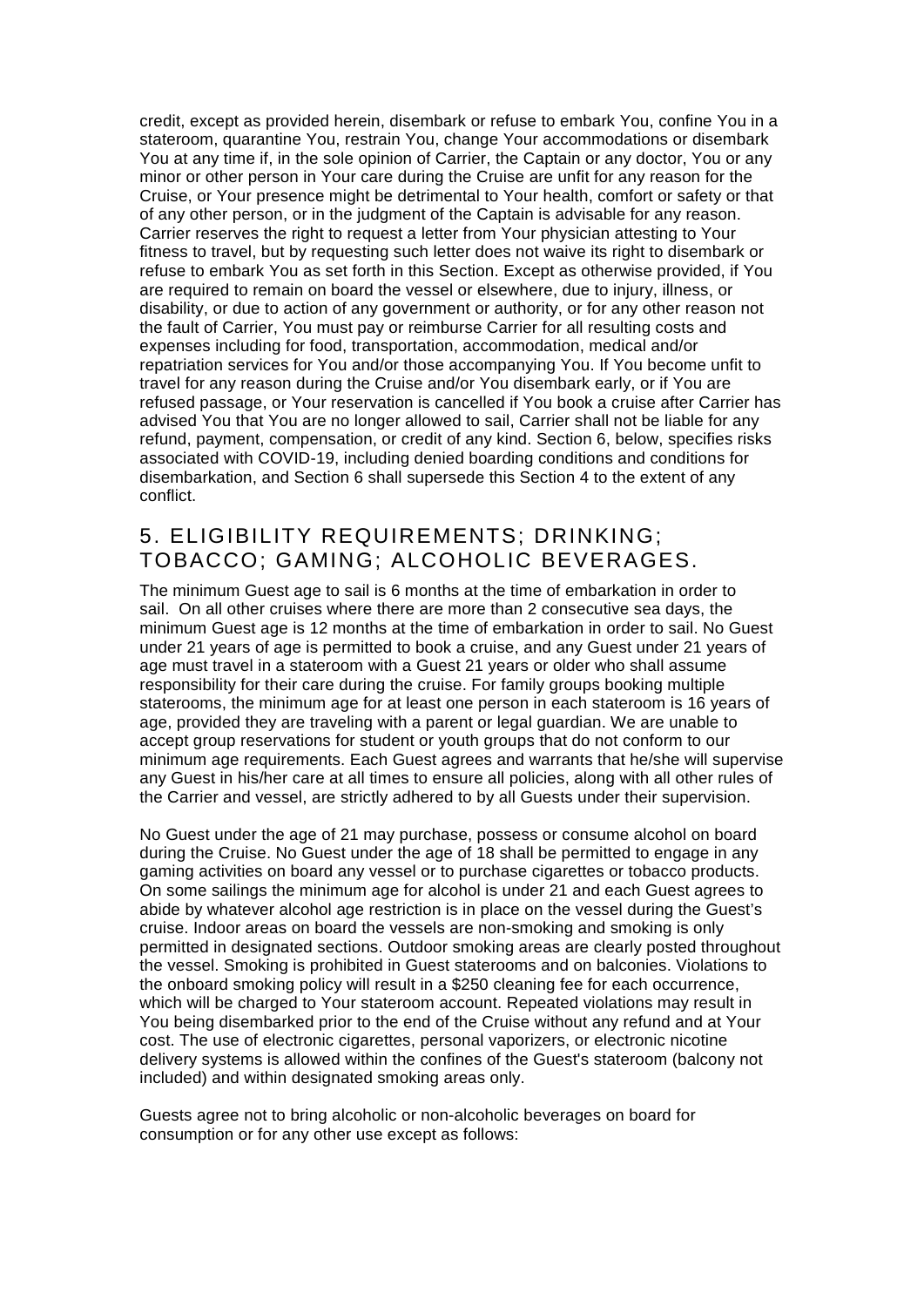- For Guests of legal drinking age, an allowance of one (1) bottle of wine or champagne (750 mL in volume or less) per Guest per Voyage may be presented to security during embarkation. A US \$20.00 corkage fee will be charged should Guests wish to consumer their wine or champagne in the ship's public areas.
- A US \$20.00 corkage fee (which is subject to change without notice) will apply to each additional bottle (750 mL in volume or less) beyond the one-bottle per Guest per Voyage allowance. Limitations apply, and wine brought in quantities deemed to be excessive by the vessel or security will be refused.
- Guests are also prohibited from bringing water, sodas and other non-alcoholic beverages on board that are packaged in bottles. A small quantity of non-alcoholic beverages (i.e., sparkling water, sodas, juice, milk) packaged in cans or cartons may be brought on board on embarkation day, only if carried on in Guests' hand luggage (not in checked luggage). A small quantity is considered a maximum of 12 sealed, unopened cans/cartons of 12 ounces each or less per person. Guests will be asked to discard open beverages in plastic containers prior to boarding.

All checked and carry-on luggage will be scanned and any prohibited items, including alcoholic/nonalcoholic beverages will be removed, confiscated, and discarded. If Your luggage is locked, the lock may be removed by security or, alternatively, the luggage will be held by security until You can be present for an inspection and any items in question further identified and/or surrendered. Carrier shall not be responsible for any loss, cost, disappointment or damage of any kind as a result of any luggage lock removal, alcoholic/nonalcoholic items, or other prohibited items removed and discarded in violation of the policy. You agree to surrender alcoholic beverages that are purchased duty free from the vessel's gift shop, or at ports of call, to Carrier, which will be delivered to Your stateroom just prior to disembarking the voyage. Any wine or champagne supplied by the Carrier to You are not subject to a corkage fee. Purified or distilled water in factory-sealed containers (including plastic containers) for use in conjunction with medical device(s) are allowed in checked luggage and must be packed with the device(s). Distilled/purified water in a factory-sealed container(s) (including plastic containers) for the reconstitution of infant formula are allowed in checked luggage for staterooms with infant bookings. Limitations apply, and allowances are subject to change without notice and remain subject to situational assessments by both security and the vessel.

Guests who will enter the 24th week of pregnancy by the last day of the Cruise agree not to book the Cruise or to board the vessel. Guests with questions about traveling on a vessel while pregnant should refer to the ["Pregnancy" portion of the Frequently Asked](https://www.princess.com/learn/faq_answer/pre_cruise/prepare.jsp)  [Questions section of the Carrier's website](https://www.princess.com/learn/faq_answer/pre_cruise/prepare.jsp) for more information about limitations to, and requirements for, cruising while pregnant.

You further agree to abide by all age, gender or other eligibility requirements applicable to any other activities, services or facilities available during the Cruise, including but not limited to those associated with use of any spa facilities, and to ensure that You supervise the use of any such facilities by any minor in Your care. There may be age restrictions applicable to activities on the vessel and ashore, which are established for the safety and well-being of all participants. Carrier and all independent contractors, as the case may be, reserve the right to revise eligibility requirements for activities during the Cruise or ashore for safety or other lawful reasons from time to time, and with which each Guest agrees to comply.

#### 6. PUBLIC HEALTH AND COVID-19 PRACTICES AND PROCEDURES; UNDERSTANDING AND ACCEPTANCE OF RISKS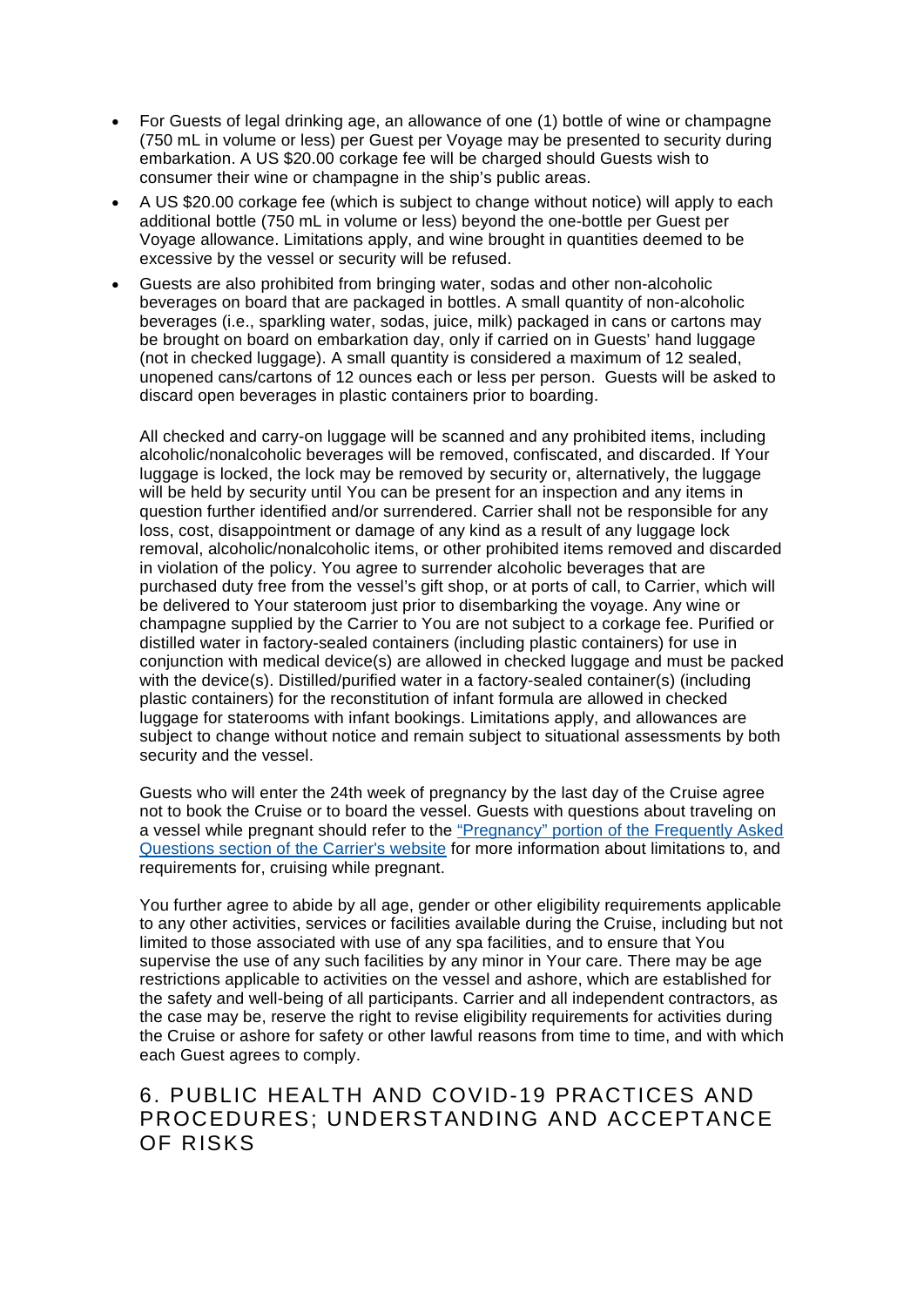- a. YOU ARE ENCOURAGED TO DISCUSS THE ADVISABILITY OF TRAVEL WITH YOUR PHYSICIAN AND TO REVIEW THE WEBSITE FOR THE U.S. CENTERS FOR DISEASE CONTROL & PREVENTION ("CDC") FOR UPDATED INFORMATION. THE CDC HAS IDENTIFIED INDIVIDUALS WITH UNDERLYING MEDICAL CONDITIONS, REGARDLESS OF AGE, WHO ARE, OR MAY BE, AT INCREASED RISK OF SEVERE ILLNESS FROM THE VIRUS THAT CAUSES COVID-19. AMONG ADULTS, THE RISK FOR SEVERE ILLNESS FROM COVID-19 INCREASES WITH ADVANCING AGE. YOU ACKNOWLEDGE, UNDERSTAND, AND ACCEPT THAT WHILE ABOARD THE VESSEL, IN TERMINALS AND BOARDING AREAS, OR DURING ACTIVITIES ASHORE AND/OR WHILE TRAVELING TO OR FROM THE VESSEL, YOU OR OTHER GUESTS MAY BE EXPOSED TO COMMUNICABLE ILLNESSES INCLUDING, BUT NOT LIMITED, TO COVID-19, INFLUENZA, COLDS AND/OR NOROVIRUS. YOU FURTHER UNDERSTAND AND ACCEPT THAT, DUE TO THE NATURE OF SPREAD OF COVID-19, THE RISK OF EXPOSURES TO THESE COMMUNICABLE ILLNESSES AND OTHERS ARE INHERENT IN MOST ACTIVITIES WHERE PEOPLE INTERACT OR SHARE COMMON FACILITIES, ARE BEYOND THE CARRIER'S CONTROL, AND CANNOT BE ELIMINATED UNDER ANY CIRCUMSTANCES. YOU KNOWINGLY AND VOLUNTARILY ACCEPT THESE RISKS AS PART OF THIS PASSAGE CONTRACT, INCLUDING THE RISK OF SERIOUS ILLNESS OR DEATH ARISING FROM SUCH EXPOSURES, AND/OR ALL RELATED DAMAGES, LOSS, COSTS AND EXPENSES OF ANY NATURE WHATSOEVER.
- b. The Carrier has adopted specific COVID-19 Guest Protocols with input from medical, science and public health experts and guidance from international, national, and regional health authorities, including CDC and local health agencies when the vessel is within that agency's jurisdiction. You acknowledge that these directives may change from time-to-time and that the Carrier's COVID-19 Guest Protocols may therefore change. YOU EXPRESSLY AGREE TO COMPLY NOT ONLY WITH THE COVID-19 GUEST PROTOCOLS AS THEY ARE DESCRIBED HEREIN, BUT ALSO AS THEY ARE SET FORTH IN MATERIALS DISTRIBUTED BY CARRIER AND ON THE [CARRIER'S WEBSITE](https://www.princess.com/plan/cruise-with-confidence/cruise-health/covid-19-guest-protocols/) , AT ALL TIMES INCLUDING PRE-EMBARKATION, WHILE ON BOARD, DURING PORT CALLS AND SHORE EXCURSIONS, AND/OR DURING FINAL DISEMBARKATION. In case of any conflict between the COVID-19 Guest Protocols described herein or on the Carrier's website, the website controls and Your agreement to abide by said website constitutes an integral part of this Passage Contract.
- c. You acknowledge that the Carrier's COVID-19 Guest Protocols may or will include (but are not be limited to): (1) completion of an accurate, truthful and complete health questionnaire in a form and containing any health or travel-related questions as determined by the Carrier in its sole discretion based on advice from cognizant government or health authorities or medical experts for each Guest prior to boarding; (2) pre-embarkation and/or periodic testing and temperature checks of each Guest followed by a period of isolation until test results are available; (3) technology-enabled contact tracing via wearable device technology; (4) modified capacity rules for activities (including, but not limited to, restaurants, gyms, and entertainment events on board and for shore excursions) which may limit or eliminate the ability of Guest to participate in particular activities; (5) mandatory use by each Guest (except for children under the age of 2 years) of face masks in most locations outside of the Guest's stateroom while on board, during embarkation, disembarkation and shore excursions; (6) mandatory physical distancing of Guests outside of their cruise companions (family and/or immediate travel group) at any/all times while on board and during embarkation, disembarkation, and shore excursions; (7) additional restrictions during shore excursions depending on local conditions including, but not limited to, denial of disembarkation at destination(s) unless participating in only shore excursions sold through the Carrier and denial of reboarding vessel for any noncompliance by Guest or members of Guest's traveling party with the COVID-19 Guest Protocols; (8) mandatory hand-sanitizing by Guest(s) upon entry or exit of any public areas; (9) confinement of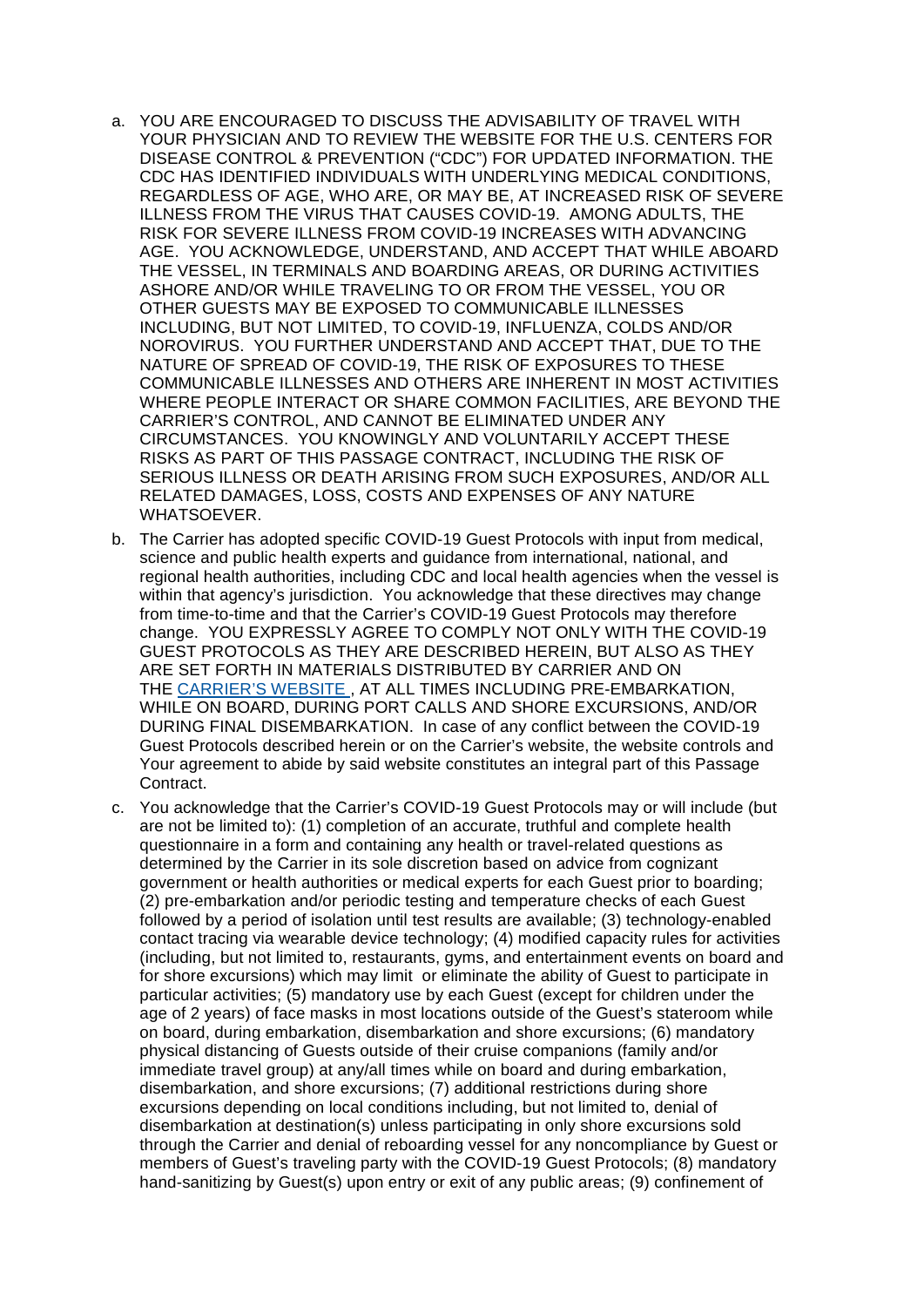Guest to staterooms, quarantine or emergency disembarkation of Guest if, in the Carrier's sole discretion, such steps are necessary to prevent or slow the spread of COVID-19; (10) the required completion by Guest in a timely manner of any written authorizations or consent forms required for the Carrier to carry out its COVID-19 Guest Protocols (including but not limited to medical information, medical privacy, or personal data privacy consent forms); (11) on specified itineraries, vaccination of guests with documentary proof satisfactory to Carrier, according to the criteria set forth in the COVID-19 Guest Protocols in effect at the time of sailing; and (12) other policies and procedures deemed by the Carrier in its sole discretion to be necessary to reduce the risk of spread of COVID-19.

- d. Notwithstanding any other provision contained herein or in the Carrier's cancellation and refund policies (see Section 7, below), any noncompliance by You or Your traveling companions with the Carrier's COVID-19 Guest Protocols, or this Passage Contract, shall be grounds for refusal to board, refusal to re-board after going ashore, quarantine on board the Vessel, disembarkation, reporting to governmental or health authorities, or other steps deemed necessary in the Carrier's sole discretion under the circumstances to protect the health and well-being of others. Under these circumstances, You shall not be entitled to a refund or compensation of any kind. You will be responsible for all related costs and fines, including without limitation travel expenses and for proper travel documentation for any port, or for departure from or arrival to the United States or the Guest's country of residence. Under no circumstances shall the Carrier be liable for any costs, damages or expenses whatsoever incurred by any Guest as a result of such denial of boarding, refusal to reboard, quarantine, disembarkation, or other steps taken by the Carrier.
- e. You agree that if at any time within fourteen (14) days prior to embarkation, You test positive for COVID-19, exhibit signs or symptoms of COVID-19, have had close contact with a person confirmed or suspected as having COVID-19, or the Carrier otherwise determines, in its sole discretion, that You are unfit to board because of any communicable illness, the Carrier will deny boarding to You as well as Your traveling companions. Under these circumstances, unless the Carrier determines that the Guest has failed to comply with the Carrier's COVID-19 Guest Protocols or this Passage Contract, any Guest denied boarding will be entitled to a future cruise credit equal in value to the amount Guest paid to the Carrier, subject to Guest providing verification satisfactory to the Carrier of results of tests administered by providers other than those retained by the Carrier. For further details, refer to [the Carrier's Refund and](https://www.princess.com/legal/covid-19-refund-cancellation-policy/)  [Cancellation Policy for COVID-19 located on its website.](https://www.princess.com/legal/covid-19-refund-cancellation-policy/) Under no circumstances shall the Carrier have any other liability for any compensation or other damages whatsoever including, but not limited to, compensation for consequential lodging or travel.
- f. You further understand and agree that if, after boarding, and even if You have fully complied with all Carrier's COVID-19 Guest Protocols, You test positive for COVID-19 or exhibit signs or symptoms of COVID-19, the Carrier may disembark, refuse reboarding after a shore excursion, or quarantine You as well as Your traveling companions, or take other steps which the Carrier determines, in its sole discretion, are necessary under the circumstances to protect the health and well-being of others. Under these circumstances, any such Guest who is disembarked, refused re-boarding, or quarantined shall be entitled to a prorated future cruise credit for the unused portion of the Cruise Fare. Each such Guest is responsible for all related costs and fines including, without limitation, consequential travel expense and lodging. Under no circumstances shall the Carrier be liable to any such Guest for any costs, damages or expenses whatsoever incurred by any Guest.

## 7. CANCELLATION BY YOU, REFUND, RECOMMENDATION FOR TRAVEL INSURANCE/PROTECTION AND YOUR TRAVEL ADVISOR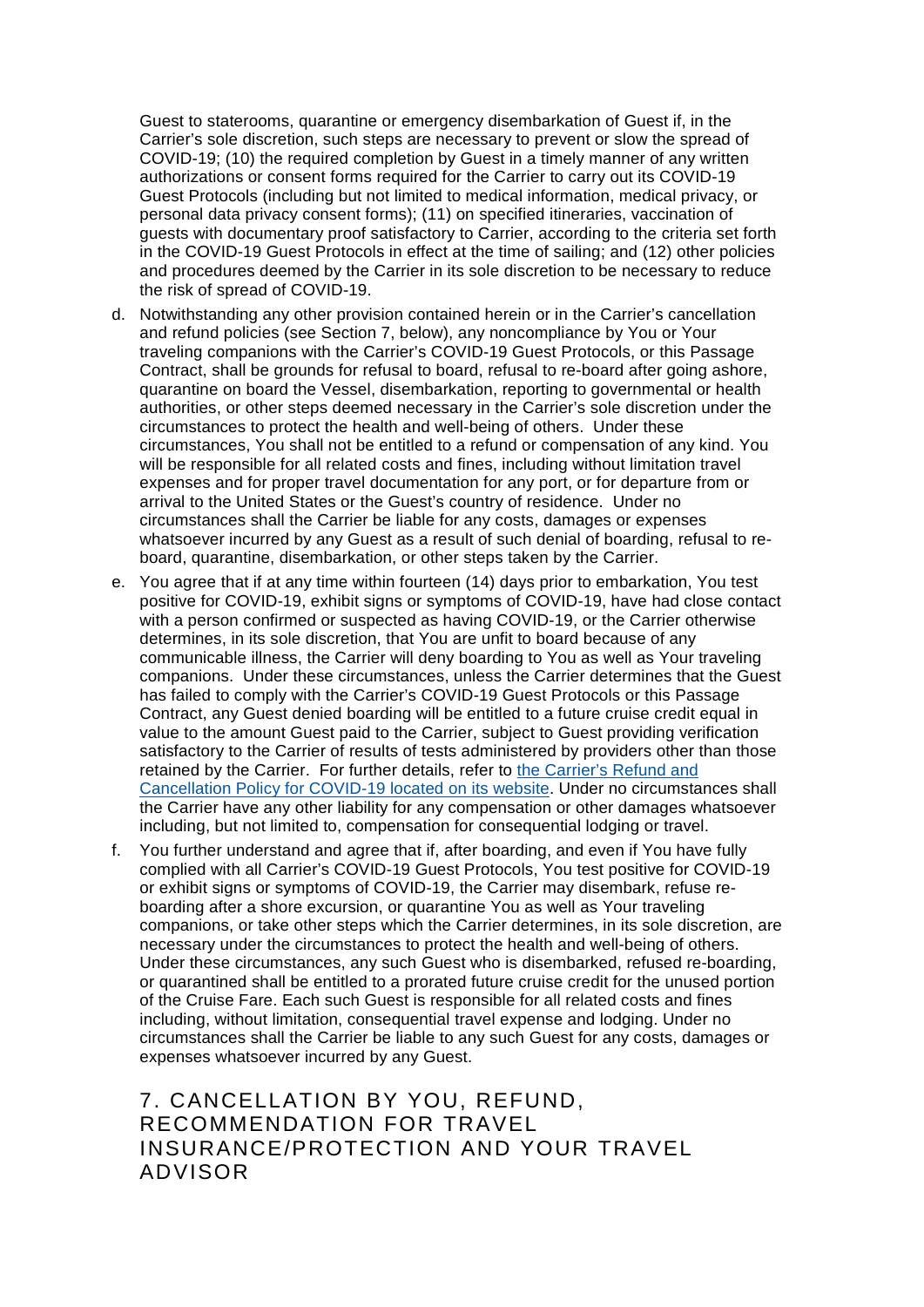For certain cruises and cruisetours, our [Cruise with Confidence Cancellation Policy](https://www.princess.com/plan/cruise-with-confidence/cancellation-final-payment-policy/)  [controls as described on the Carrier's website.](https://www.princess.com/plan/cruise-with-confidence/cancellation-final-payment-policy/)

You are required to pay a cancellation fee (including 3rd and 4th berths) if You cancel Your Cruise, Cruisetour or Cruise Plus package. Cancellation fees are based on the fare paid, excluding Taxes, Fees & Port Expenses, transfers, surcharges, shore & land excursions and most pre-purchased gift(s) and/or special service(s). You are not entitled to any refund, payment, compensation or credit except as otherwise provided in this Section. Any refunds will be made directly to the method of payment You used at the time of booking or Your travel advisor and You must receive Your refund directly from these sources. You may cancel by telephone or electronic advice via a Carrierapproved Computer Reservation System, provided Carrier immediately receives written confirmation of cancellation. In such case cancellation shall be deemed effective as of the close of business Pacific Standard Time on the date You communicated such cancellation.

Since a cancellation likely means a diminished opportunity to sell space on other cruises/cruisetours, the cancellation fees in the schedules below apply regardless of whether Your space is resold. You hereby agree that losses sustained by us in the event of Your cancellation would be very difficult or impossible to quantify, and that the fees set forth in our cancellation policy represent a fair and reasonable assessment of the Carrier's potential loss as liquidated damages. The amount of cancellation fee varies based on length of sailing for cruise/cruisetour and timing of cancellation for cruise/cruisetour and Cruise Plus package, as illustrated in the schedules below.

| Cruises 5 days or less in length<br>Final Payment is due 75 days prior to departure                                      |                   |                         |  |  |
|--------------------------------------------------------------------------------------------------------------------------|-------------------|-------------------------|--|--|
| Days prior to Cruise or Land<br>Package Departure                                                                        | Item(s) Assessed  | <b>Cancellation Fee</b> |  |  |
| 75 days or more                                                                                                          | None              | None                    |  |  |
| 45 to 74 days                                                                                                            | Cruise fare       | Deposit^ Amount         |  |  |
| 29 to 44 days                                                                                                            | All Items         | 50% of Total Charges    |  |  |
| 15 to 28 days                                                                                                            | All Items         | 75% of Total Charges    |  |  |
| within 14 days                                                                                                           | All Items         | 100% of Total Charges   |  |  |
| Cruises 6 to 24 days in a length (including World Cruise<br>Segments)<br>Final Payment is due 90 days prior to departure |                   |                         |  |  |
| Days prior to Cruise or Land<br>Package Departure                                                                        | Item(s)* Assessed | <b>Cancellation Fee</b> |  |  |
| 90 days or more                                                                                                          | None<br>None      |                         |  |  |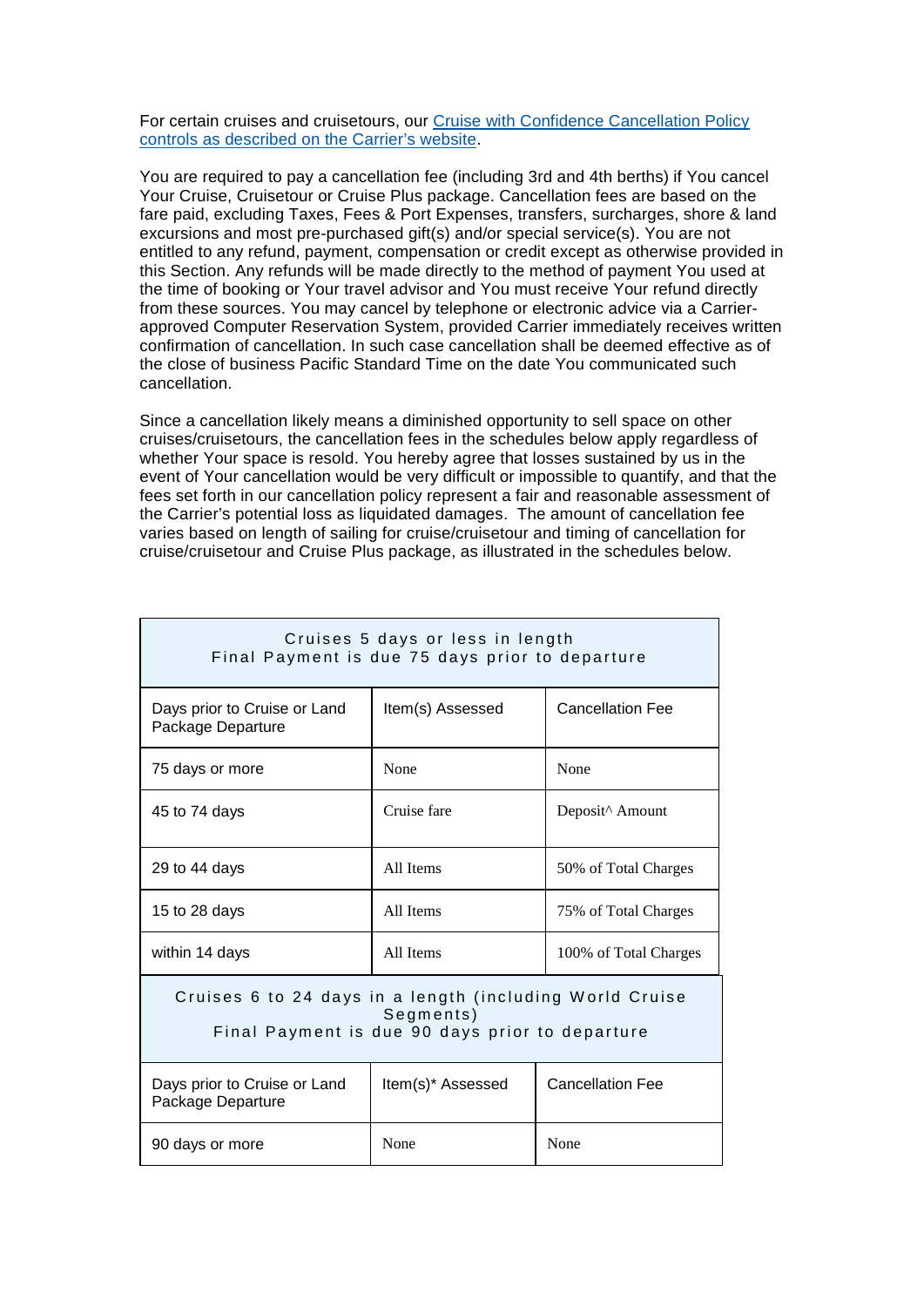| Cruises 6 to 24 days in a length (including World Cruise<br>Segments)<br>Final Payment is due 90 days prior to departure                                                                                                                 |                   |                         |                         |  |
|------------------------------------------------------------------------------------------------------------------------------------------------------------------------------------------------------------------------------------------|-------------------|-------------------------|-------------------------|--|
| 57 to 89 days                                                                                                                                                                                                                            | Cruise fare       |                         | Deposit^ Amount         |  |
| 29 to 56 days                                                                                                                                                                                                                            | All Items         |                         | 50% of Total Charges    |  |
| 28-15 days                                                                                                                                                                                                                               | All Items         |                         | 75% of Total Charges    |  |
| 14 days or less                                                                                                                                                                                                                          | All Items         |                         | 100% of Total Charges   |  |
| *Items: Cruise, Cruisetour, Cruise Plus Package, pre-purchased gift(s)/special services.<br>^For those passengers booking a reduced deposit promotion, the initial cancellation fee<br>amount will not exceed the deposit required/paid. |                   |                         |                         |  |
| Sailings 25 days or more in length (including Full World<br>Cruise & World Cruise Segments)<br>Final Payment is due 120 days prior to departure                                                                                          |                   |                         |                         |  |
| Days prior to Cruise or Land<br>Package Departure                                                                                                                                                                                        | Item(s)* Assessed |                         | <b>Cancellation Fee</b> |  |
| 120 days or more                                                                                                                                                                                                                         | None              |                         | None                    |  |
| 90 to 119 days                                                                                                                                                                                                                           | Cruise fare       |                         | Deposit^ Amount         |  |
| 64 to 89 days                                                                                                                                                                                                                            | All Items         |                         | 50% of Total Charges    |  |
| 43 to 63 days                                                                                                                                                                                                                            | All Items         |                         | 75% of Total Charges    |  |
| 42 days or less                                                                                                                                                                                                                          | All Items         |                         | 100% of Total Charges   |  |
| *Items: Cruise, Cruisetour, Cruise Plus Package, pre-purchased gift(s)/special services.<br>^For those passengers booking a reduced deposit promotion, the initial cancellation fee<br>amount will not exceed the deposit required/paid. |                   |                         |                         |  |
| All Pre- and Post-Cruise Hotel Packages (all cruise lengths)                                                                                                                                                                             |                   |                         |                         |  |
| Days prior to Holiday Departure^                                                                                                                                                                                                         |                   | <b>Cancellation Fee</b> |                         |  |
| 57 days or more                                                                                                                                                                                                                          |                   | No cancellation Fee     |                         |  |
| 56-29 days                                                                                                                                                                                                                               |                   | 50% of Total Charges    |                         |  |
| 28-15 days                                                                                                                                                                                                                               |                   | 75% of Total Charges    |                         |  |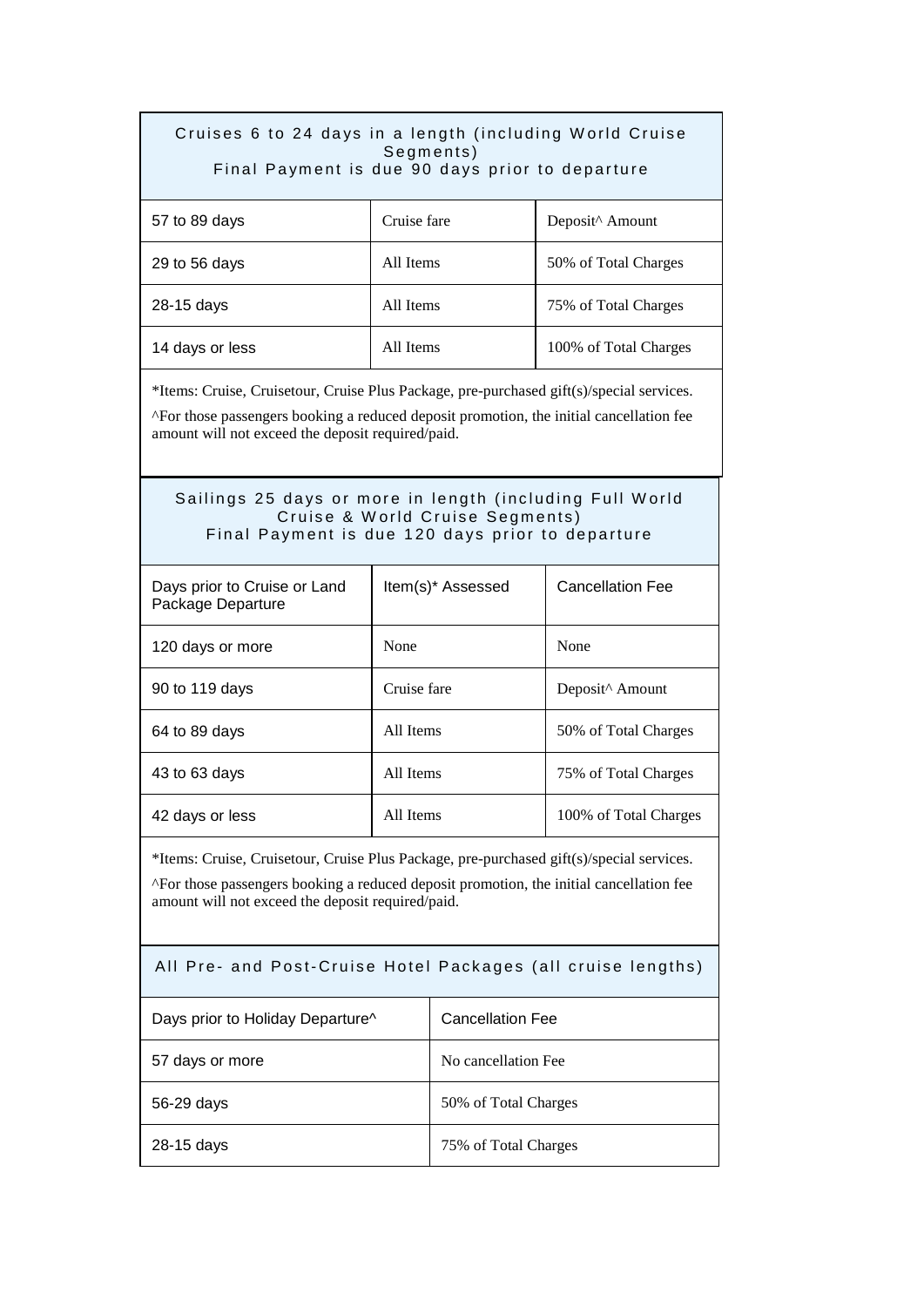| within 15 days | 100% of Total Charges |
|----------------|-----------------------|
|                |                       |

^Holiday Departure is the earlier of the cruise, cruisetour or hotel package start date.

In the event of a conflict between this Passage Contract and the Carrier's Standard [Policy for Cancellations, Refunds & Final Payment,](https://www.princess.com/plan/standard-cancellation-refund-policy/) and as described on the Carrier's website, the description of such policies on the website controls.

CANCELLATION POLICY EXCEPTION(S):

- A. If You have purchased a specially priced promotion where the deposit is 100% nonrefundable from the point of payment, You are not entitled to any refund, payment, compensation or credit whatsoever of Your deposit under any circumstance if You cancel Your booking.
- B. If You have purchased a specially priced promotion that is 100% non-refundable from the point of payment, You are not entitled to any refund, payment, compensation or credit whatsoever of Your Cruise or Cruisetour fare if You cancel Your booking.

Shore Excursion Cancellation Policy: For complete details on the terms and conditions governing Shore Excursions, [please review Carrier's Excursion Terms &](https://www.princess.com/legal/excursion_terms_conditions/)  [Conditions.](https://www.princess.com/legal/excursion_terms_conditions/) Please note that the Carrier's COVID-19 Guest Protocols will impose certain restrictions regarding all shore excursions relating to participation, locations, times, eligible venues, and persons with whom the Guest may come into contact, as well as restrictions on the number of Guests. Guest understands and accepts that Carrier may prohibit Guest from going ashore in any port of call and/or limit Guest to going ashore to only specific activities sponsored by or shore excursions sold by Carrier in its sole discretion for public health-related reasons.

Name changes require the prior approval of Carrier and may not always be possible. Name changes and departure date changes are considered reservation cancellations and are subject to cancellation fees.

Travel Insurance/Protection: Carrier strongly recommends that You obtain Your own insurance and/or travel protection against loss or damage to baggage and personal effects, trip cancellation and emergency evacuations, accidental death or injury, and illness and medical expenses sustained or incurred in connection with Your Cruise.

If You have purchased Princess Vacation Protection or Princess Platinum Vacation Protection or Your own insurance and/or travel protection, You must notify Carrier or the Insurer of any cancellation as soon as possible and in accordance with all applicable requirements. Refunds or credits available under the Princess Vacation Protection program are subject to the terms of said program and must be claimed through the process described in the program documents. If You purchased Your air tickets through Carrier, all airline tickets are the property of Carrier and must be returned to and are refundable only to Carrier.

Travel Advisor: Your travel advisor is Your agent and acts for You in making the arrangements for Your Cruise and any related travel, lodging, shore excursions, and tours. Carrier is not responsible for any representation or conduct of Your travel advisor, including but not limited to, any failure to remit Your deposit or other monies to Carrier, for which You shall at all times remain liable to Carrier, or any failure to remit a refund from Carrier to You. You acknowledge that Your travel advisor acts solely as Your agent, and not as agent for Carrier, and is deemed as Your agent. Further, receipt by Your travel advisor of this Passage Contract or any other communications, notices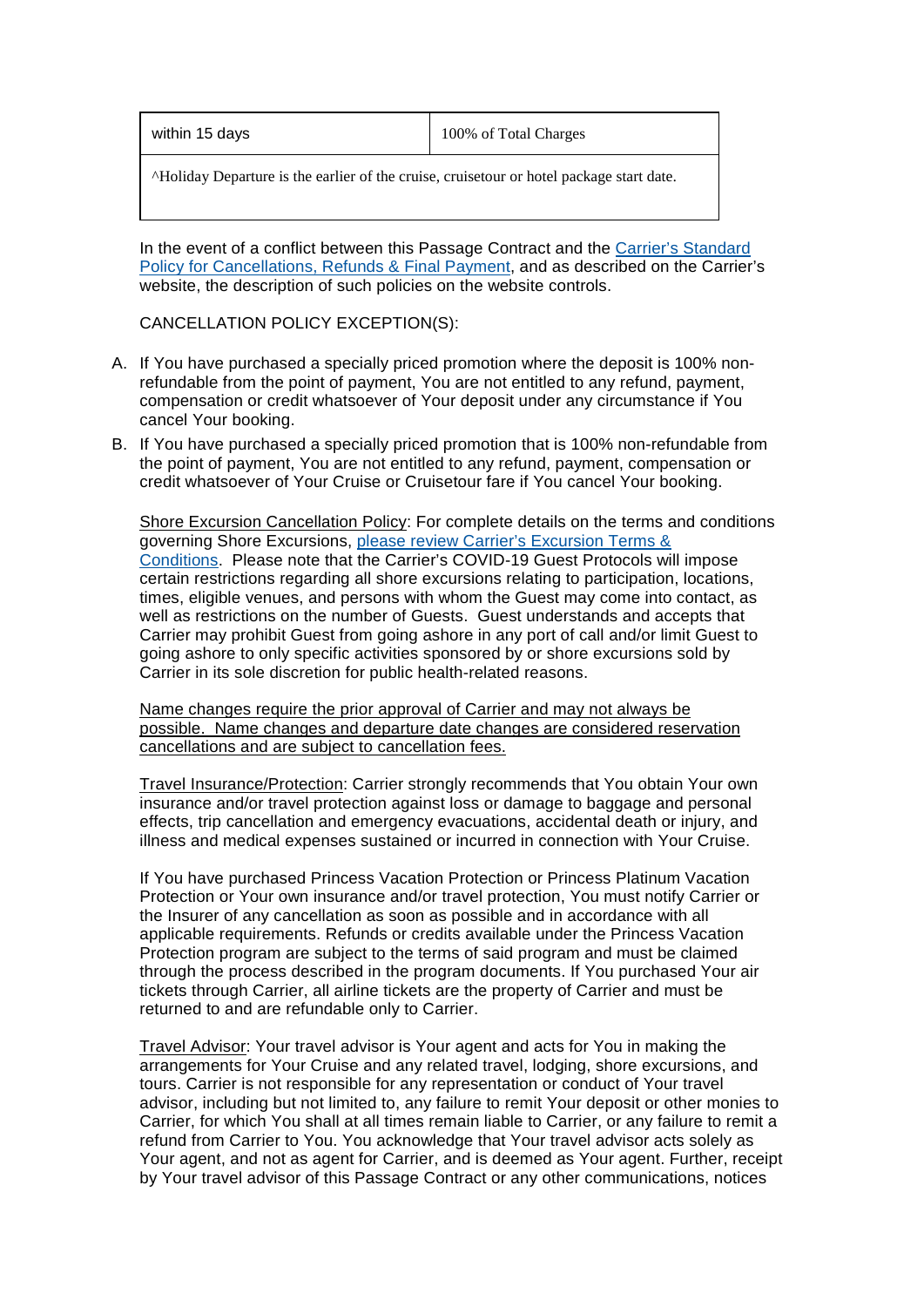or information from Carrier shall constitute receipt of such materials by You. You agree Carrier is not responsible for the financial condition or integrity of any such travel advisor. In the event that Your travel advisor fails to remit to Carrier any monies paid by You to the advisor, You remain liable for the monies due Carrier, regardless of whether Carrier demands payment. No refund, payment, compensation or credit of any kind will be provided by Carrier, should You or Your travel advisor have to cancel or cut short Your Cruise, unless You have purchased Princess Vacation Protection or Princess Platinum Vacation Protection, meet the eligibility criteria, and make a claim through the process described in Your program documents.

#### 8. RIGHT TO DEVIATE FROM SCHEDULED ROUTE, CHANGE PORT OF EMBARKATION/ DISEMBARKATION, SUBSTITUTE TRANSPORTATION, CANCEL CRUISE AND ACTIVITIES, AND CHANGE OR OMIT PORTS OF CALL; SUBSTITUTION.

Except as otherwise provided, Carrier may, for any reason, without prior notice, cancel the cruise; deviate from the scheduled ports of call, route and timetable; call or omit to call at any port or place or cancel or modify any activity on or off the vessel; comply with all governmental laws and orders given by governmental authorities; render assistance to preserve life and property; or change the date or time of sailing or arrival, change the port of embarkation or disembarkation, shorten the Cruise or substitute vessels, aircraft or other transportation or lodging. Accordingly, You should not make any important arrangements or meetings based on the scheduled Cruise, which may change without liability to Carrier. Furthermore, the Captain of the vessel as well as the operator of any other means of transportation may, in his/her sole discretion, take any action deemed necessary for the safety, security, comfort, or well-being of any person or to prevent damage to or loss of the vessel.

In the case of mechanical failures that cause the scheduled cruise to be cancelled, You are entitled to a full refund of the Cruise Fare and the Taxes, Fees & Port Expenses; or for mechanical failures that cause a cruise to be terminated early, a partial refund of the Cruise Fare and any unused Taxes, Fees & Port Expenses, travel expense to transport You to the scheduled port of disembarkation or Your home city at Carrier's discretion, and overnight lodging if an unscheduled stopover is required.

You shall have no claim against Carrier, and Carrier shall not be liable for damages or a refund of the Cruise Fare, any portion thereof, or other payment, compensation or credit of any kind; nor for hotel or meal charges, travel expenses or other loss, delay, inconvenience, disappointment or expense whatsoever, which shall be the Guest's responsibility, whenever the cancellation or change was otherwise beyond Carrier's exclusive control. Carrier's non liability extends without limitation to any of those causes described in Section 17(B) (including, but not limited to, orders by governmental agencies restricting travel due to declared epidemics, pandemics, public health emergencies or outbreak of communicable disease, quarantines, national or regional emergencies) and/or inclement weather; health, medical or environmental considerations; labor, political or social disturbances or unrest; or operational, commercial or safety reasons; or was based on a good faith belief by the Carrier or the vessel's Captain that the Cruise or any portion thereof might endanger the vessel or expose any person or property to loss, injury, damage or delay. Except as provided above for mechanical failures, whenever the performance of the Cruise is hindered or prevented by any cause or circumstance whatsoever, the Cruise may be terminated and You may be landed with no further liability of the Carrier for refund, payment, compensation or credit of any kind except where a refund is required by law as a result of a declaration of a public health emergency or government order cancelling the cruise in question or delaying travel for more than 24 hours.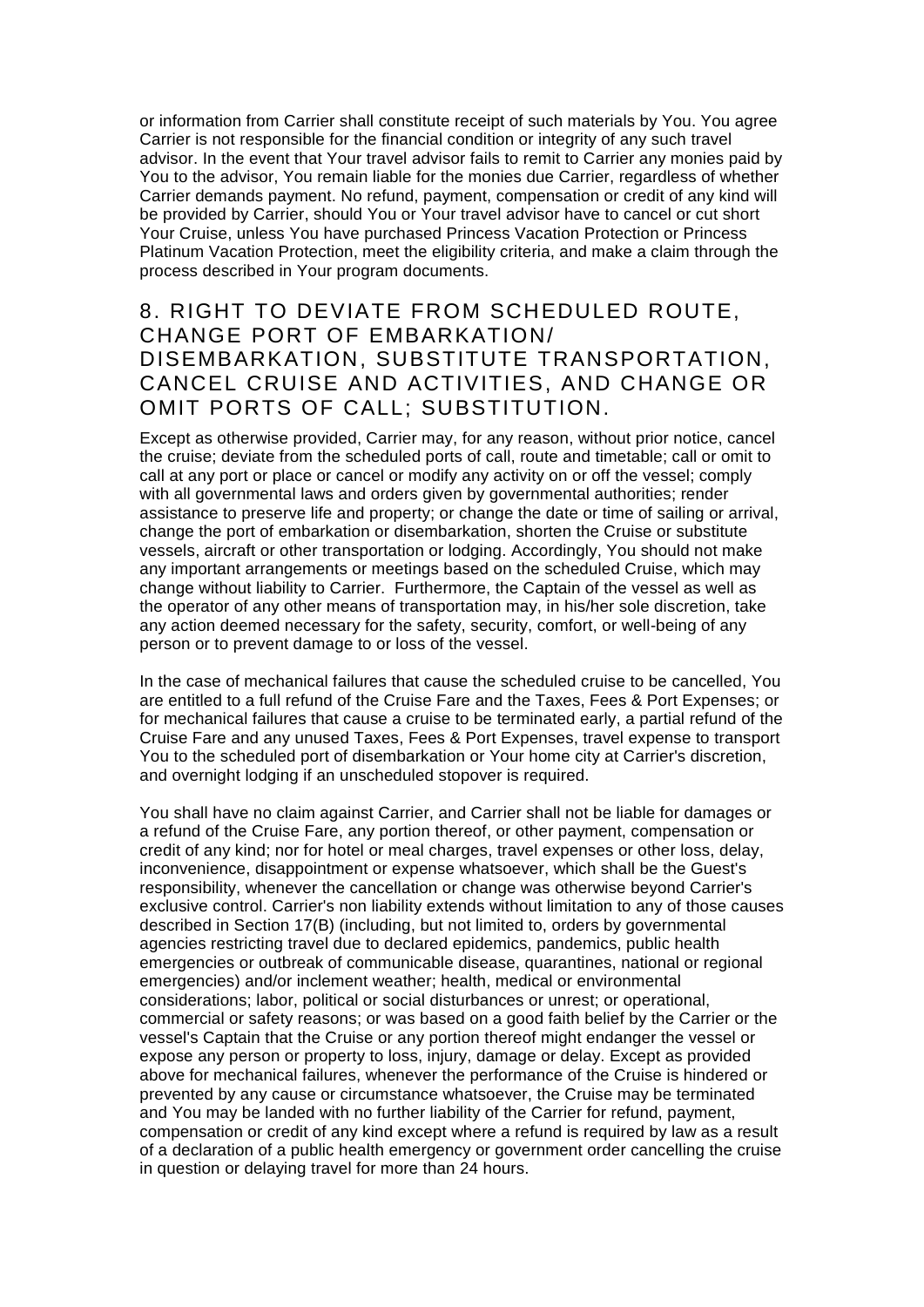If, and only when, the cancellation or change was for reasons other than described in the preceding paragraph, and was within the exclusive control of Carrier, You agree the liability of the Carrier, if any, shall nonetheless be limited as follows:

- A. If Carrier cancels the Cruise before it has started, it shall refund the Cruise Fare (less any air or accommodation charges incurred) and the Taxes, Fees & Port Expenses.
- B. If the sailing is delayed and You are not accommodated on board the vessel, Carrier may arrange accommodations and food at no additional expense to You.
- C. If the scheduled port of embarkation or disembarkation for a Cruise is changed, Carrier shall arrange transportation to it from the originally scheduled port.
- D. If the Cruise is terminated or ends early Carrier, at its option, may issue a cruise credit, make a proportionate refund of Your Cruise Fare, transfer You to another vessel or transport You to the scheduled final port.
- E. If You pay the Carrier an amount above the Cruise Fare for a shore excursion or other activity that is cancelled, You will be limited to a refund, if any, of the amount paid for the cancelled activity.

Under no circumstances shall the Carrier be or become liable for consequential or other damages of any kind sustained by any Guest except as expressly provided herein.

#### 9. YOUR RESPONSIBILITY TO INFORM CARRIER OF SPECIAL NEEDS.

Due to the risks inherent in travel by sea, as described in Section 3 of this Passage Contract, if You have any special medical, physical or other requirements, You, Your travel advisor, or any person booking on Your behalf is requested to inform Carrier in writing at the time of booking of any special need or other condition for which You or any other person in Your care may require medical attention or accommodation during the Cruise, or for which the use of a wheelchair or service animal is contemplated or necessary. If any such special need or condition arises after You have booked the Cruise, You are requested to report it in writing to Carrier as soon as You become aware of it. Guests acknowledge and understand that certain international, foreign or local safety requirements, standards, and/or applicable regulations involving design, construction or operation of the vessel, docks, gangways, anchorages or other facilities on or off the vessel may restrict access to facilities or activities for persons with disabilities. Guests requiring the use of a wheelchair must provide their own as Carrier's wheelchairs carried on board the vessel are for emergency medical use only. You acknowledge and agree that Carrier may disembark or refuse to embark You or anyone under Your care as set forth in Section 4 above. In limited situations where You would be unable to satisfy certain specified safety and other criteria, even when provided with appropriate auxiliary aids and services, we reserve the right to refuse permission to participate in all or part of the Cruise.

Persons with disabilities traveling on Carrier's vessel should refer to the ["Accessible](https://www.princess.com/learn/faq_answer/pre_cruise/prepare.jsp)  [Cruising" portion of the Frequently Asked Questions section of the Carrier's website](https://www.princess.com/learn/faq_answer/pre_cruise/prepare.jsp) for more information about policies, procedures, aides, and services for guests with disabilities.

In addition to the specific representations required of Guest regarding COVID-19, Guest warrants that Guest and Guest's traveling companions are physically and emotionally fit to travel at the time of embarkation, and further warrants that such Guests have no medical or emotional condition that would endanger any Guest or crew member or result in a deviation of the voyage. The Carrier recommends that any Guest who is not self-sufficient travel with a companion who shall take responsibility for any assistance needed during the voyage.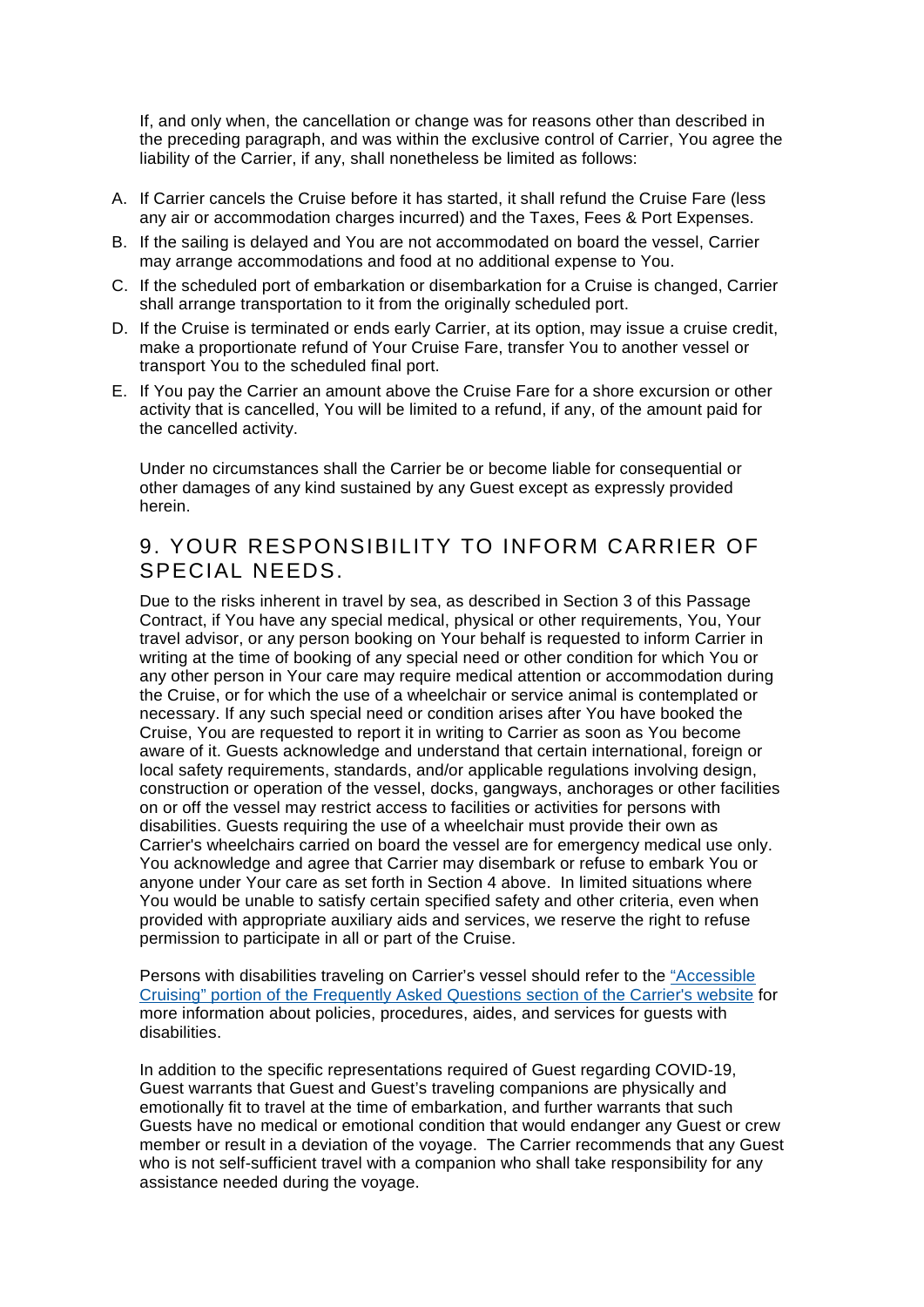## 10. NO ANIMALS.

No pets or other animals are allowed on the vessel at any time except for certain necessary service animals of a Guest with a disability, which require written notification to the Carrier at the time of booking Your Cruise and Carrier's written approval. You agree to accept responsibility, reimburse, and/or indemnify Carrier for any loss, damage, or expense whatsoever related to the presence of any service animal brought on the Cruise. You further agree to determine and meet any documentary or other requirements related to the animal.

# 11. UNAUTHORIZED STOPOVER OR DISEMBARKATION.

Unauthorized stopover or disembarkation or failure to make any sailing of the vessel at any port shall be at Your sole risk and expense. You may be denied subsequent boarding, and You will not be entitled to any refund, payment, compensation or credit of any kind. If You plan to disembark the vessel and/or to off load packages, boxes, or baggage before Your authorized port of call, You must advise the Passenger Services Desk no later than the day before arrival in that port to arrange an inspection of You and/or Your belongings by local customs authorities. Should You fail to comply with this requirement and You and/or Your belongings are not presented for inspection, You may be assessed monetary penalties by local authorities. Furthermore, You agree to assume and/or reimburse Carrier for any expenses or fines that may be incurred as a result of such noncompliance. You acknowledge that for round trip cruises commencing in a country that stop in other ports of that country, You may visit but may not permanently disembark in any port in that country other than the port of embarkation. If You do disembark in a different port in that country, a fine or penalty may be imposed by that country's government. In consideration of the fare paid, You hereby agree to pay any such fine or penalty imposed because of Your failure to complete the entire Cruise.

## 12. RESPONSIBILITY TO COMPLY WITH LAW AND REGULATIONS, RULES OF VESSEL; NO SOLICITATION.

You shall be responsible for complying with the requirements of all immigration, port, health, customs, and police authorities, and all other laws and regulations of each country or state from or to which You will travel, as well as this Passage Contract. You must at all times obey all the policies (including the Carrier's COVID-19 Guest Protocols), rules, regulations and orders of the vessel, Carrier, and the Captain. You shall not solicit other Guests for commercial purposes or advertise goods or services without Carrier's prior written permission. You may be disembarked without liability for refund, payment, compensation, or credit of any kind if You or any Guest for whom You are responsible violate any of these requirements, and You agree to assume and/or reimburse Carrier for any expenses or fines that may be incurred as a result of such noncompliance.

#### 13. COMPLIANCE WITH CARRIER'S ENVIRONMENTAL POLICY

Carrier is committed to protecting the environment and You must adhere to the Carrier's environmental policy as follows: Any dumping or pollution of any kind, including discharge or loss of any item, including personal items, into the ocean and/or waterways is strictly prohibited. You will be strictly liable for any illegal dumping or pollution. Any willful or negligent act of discharging, or releasing or not preventing any unauthorized item overboard, without the express permission of the vessel's onboard staff may result in a US \$500 charge, per violation, posted to Your onboard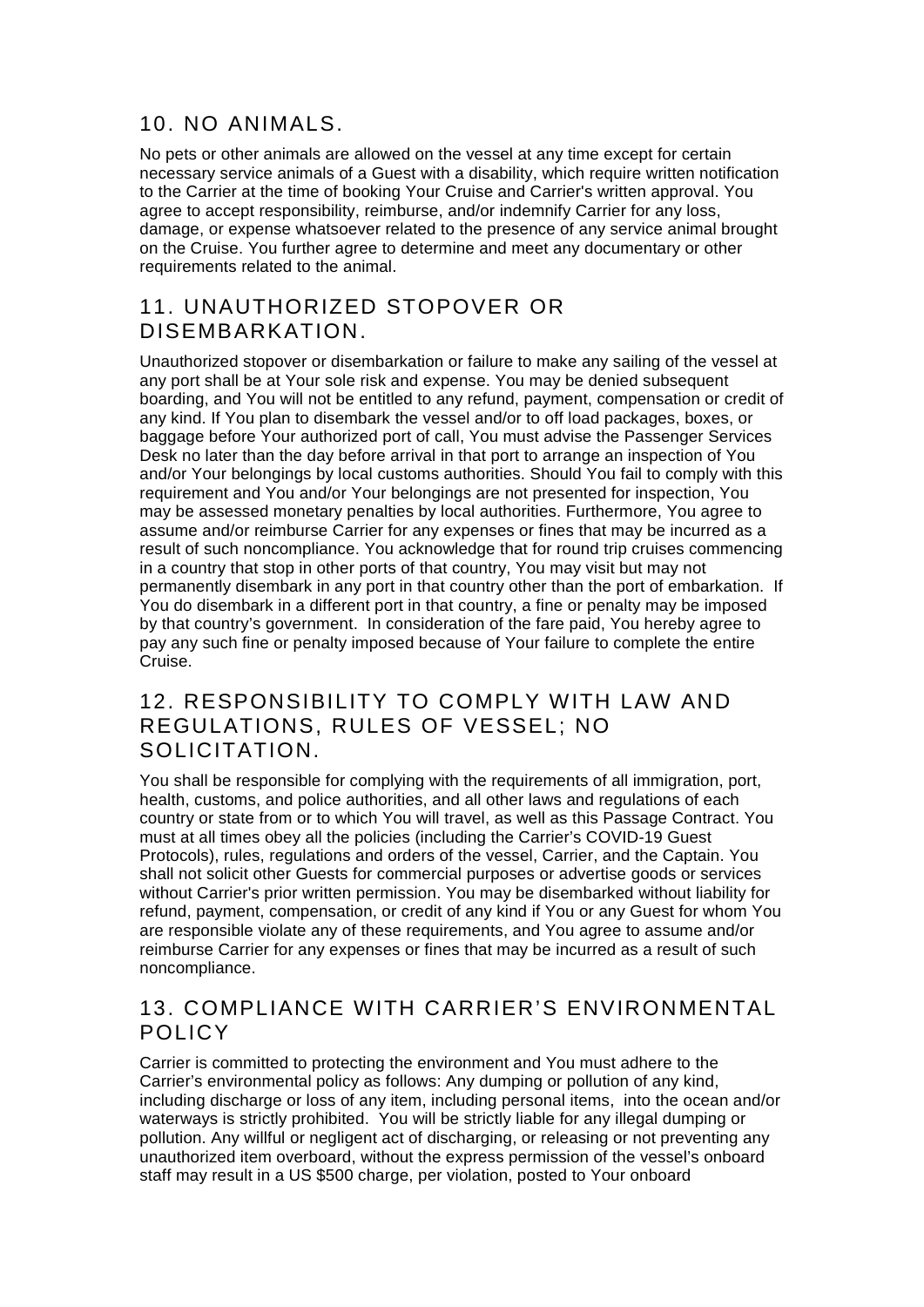account. Additionally, You will be charged the reimbursement cost of any unauthorized discharged property belonging to the Carrier, and such charge will be posted to Your onboard account. You shall also be responsible for any fines or penalties imposed on the Carrier by any government, governmental agency or official, port or port official, or for expenses or losses caused or incurred for Your violation of the Carrier's environmental policy. Violation of this policy may result in You being reported to the authorities and Your disembarkation from the vessel. If You are disembarked for violating the Carrier's environmental policy, You will be responsible for all financial charges and expenses to return home, and no refund of Your unused cruise fare will be provided. Additionally, Your privileges to sail with the Carrier in the future may be revoked at the discretion of the Carrier.

#### 14. HEALTH, MEDICAL CARE AND OTHER PERSONAL SERVICES.

Due to the nature of travel by sea and the ports visited, the availability of medical care may be limited or delayed and emergency medical evacuation will not be possible from every location to which the vessel sails. All health, medical or other personal services in connection with Your Cruise are provided solely for the convenience and benefit of Guests who may be charged for such services. You accept and use medicine, medical treatment and other personal services available on the vessel or elsewhere at Your sole risk and expense without liability or responsibility of Carrier whatsoever, and agree to indemnify the Carrier for all medical or evacuation costs or expenses incurred on Your behalf. Doctors, nurses or other medical or service personnel work directly for Guest and shall not be considered to be acting under the control or supervision of Carrier, since Carrier is not a medical provider. Carrier does not undertake to supervise the medical expertise of any such medical personnel and will not be liable for the consequences of any examination, advice, diagnosis, medication, treatment, prognosis or other professional services which a doctor or nurse may or may not furnish You. Similarly, and without limitation, all spa personnel, instructors, guest lecturers, entertainers and other service personnel shall be considered independent contractors who work directly for the Guest. Carrier strongly recommends that all Guests travel with a sufficient supply of their prescription medications to last fourteen (14) days beyond the scheduled conclusion of the Cruise.

#### 15. BAGGAGE AND PERSONAL EFFECTS, LIABILITY LIMITATIONS, INSPECTION.

You may take a reasonable amount of luggage on board containing only Your personal effects, which shall include suitcases, trunks, valises, satchels, bags, hangers containing clothing, toiletries and other personal effects necessary for the Cruise. If You travel by air or other transportation the terms and conditions of the airline or other transportation provider apply to Your carriage on those conveyances. You may not take on board firearms, controlled or prohibited substances, inflammable or hazardous items, any other items prohibited by applicable law, or any other item Carrier deems in its sole discretion to be detrimental to the safety, security, comfort or well-being of any person. A [complete list of prohibited items](https://www.princess.com/learn/faq_answer/pre_cruise/prepare.jsp) may be found on the Princess website. This list is subject to change without notice; You should contact Carrier for questions regarding the potential prohibition of any other item. You agree Carrier has, at all times with or without notice, the right to enter and search Your stateroom, personal safe or storage spaces, or to search You, Your baggage and/or personal effects at any location.

You agree that Carrier's liability for loss or damage to baggage is limited to US \$250 per bag per Guest up to a maximum of two (2) bags per Guest for sailings 14 days or less and up to a maximum of three (3) bags per Guest for sailings 15 days or longer. An excess limit of up to a total of US \$1,500 or US \$3,000 per Guest is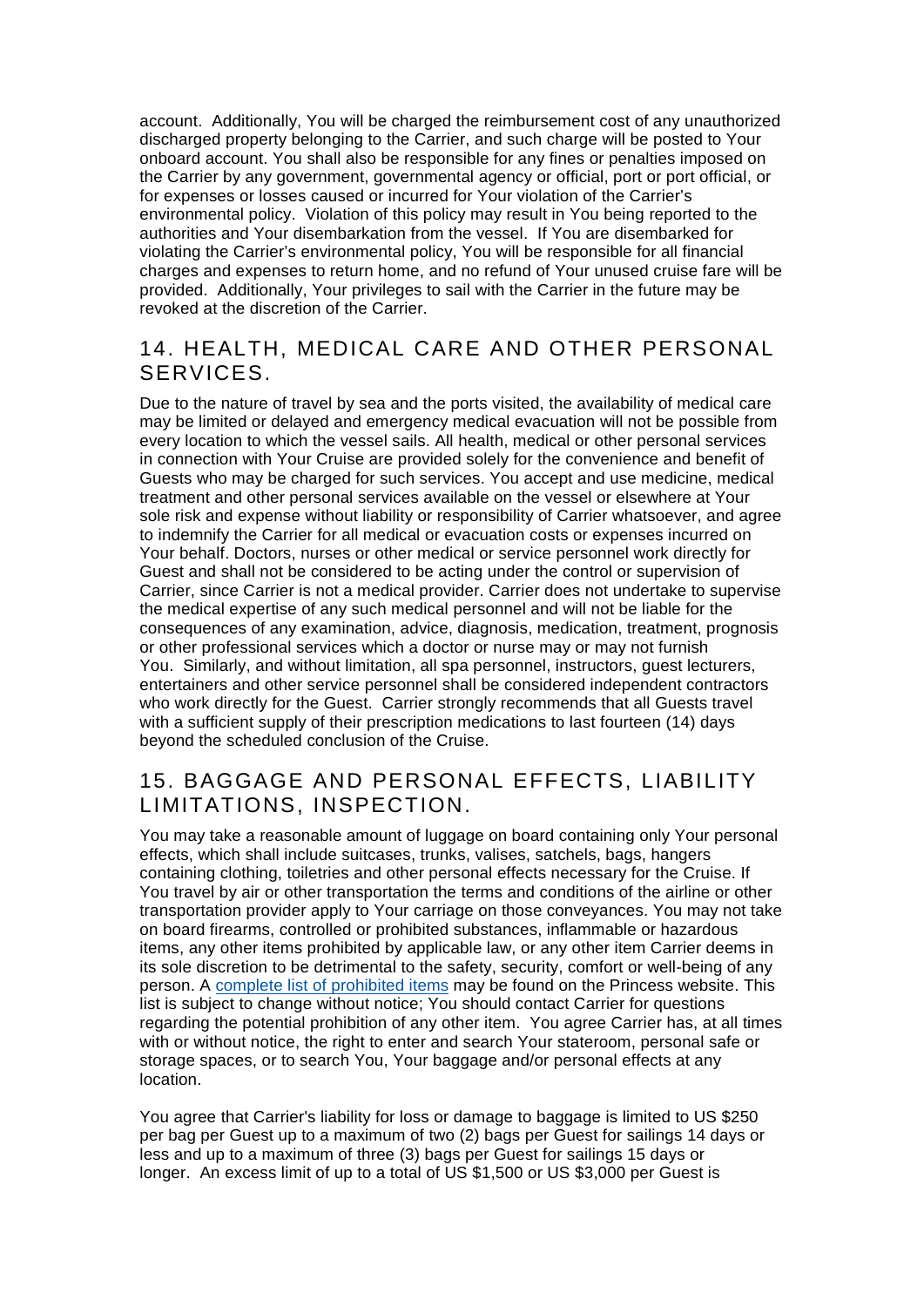available with the purchase of Princess Vacation Plan or Princess Platinum Vacation Protection, respectively, upon presentation of a claim by You to the plan administrator. In no event shall Carrier be liable for normal wear or tear of Your property or baggage. Carrier does not undertake to carry as baggage any tools of trade, household goods, fragile or valuable items, precious metals, jewelry, documents, negotiable instruments or other valuables, including but not limited to those specified in section 30503 of Title 46 of the United States Code. You warrant that no such items will be presented to Carrier within any receptacle or container as baggage, and release Carrier from all liability whatsoever for loss of or damage to such items when presented to the Carrier in breach of this warranty. Such items must be shipped to Your destination by other means. Guests are strongly urged to keep valuables, irreplaceable items and medicines in their possession at all times and not to pack such items in baggage or suitcases handled by others.

Carrier shall not be liable for any loss or theft of or damage to or disposition of cash, securities, negotiable instruments, jewelry, gold, silver or similar valuables or precious stones, works of art, electronics, computers (whether handheld, laptop or other), DVD/Blu-ray players or digital or flash drive computer equipment, disks, memory cards or other electronic storage, handheld or similar devices, cellular telephones, cameras, video or audio tapes, CDs, binoculars, recreational equipment, dental hardware, cosmetics, electric hair appliances, liquids, luggage locks, eyewear (including eyeglasses, sunglasses and contact lenses), hearing aids, medications, medical equipment, wheelchairs, scooters, liquor or other alcoholic beverages, cigarettes, tobacco products or business or other documents under any circumstances, whether carried within Your luggage or otherwise. You may use the safe in Your stateroom. However, You agree use of the stateroom safe will not increase Carrier's liability as provided in this Passage Contract.

You agree that baggage or property, including all lost and found items retained by Carrier or delivered by You to Carrier, which remains unclaimed in writing for more than 90 days after Your disembarkation shall be deemed abandoned and the sole property of Carrier and You relinquish any claim thereto. You further agree to pay all fees and expenses incurred by Carrier to deliver any such items that are claimed by You. Carrier assumes no responsibility whatsoever for otherwise delivering any such items or delivering items that are prohibited by law.

#### 16. LIMITATIONS ON CARRIER'S LIABILITY; INDEMNIFICATION.

- A. General: Nothing contained in this Passage Contract shall limit or deprive Carrier of the benefit of the applicable statutes or laws of the United States of America or any other country; or any international convention providing for release from, or limitation of, liability.
- B. Acts Beyond Carrier's Control, Force Majeure: Except as provided in Section 8 with regard to refunds and certain other expenses for cruises that are cancelled or terminated due to mechanical failures, Carrier is not liable for death, injury, illness, damage, delay or other loss to person or property of any kind caused by an act of God; epidemic; pandemic; disease outbreak; public health crisis; natural disasters; inability to procure fuel and/or provisions; port and/or airport closures; acts of civil or military authority; acts, regulations, or laws of any government; government order or regulation; war; civil commotions; labor trouble; terrorism, crime or other potential sources of harm; governmental interference; perils of the sea; fire; seizure or arrest of the vessel; the need to render medical or other assistance, or any other cause beyond Carrier's exclusive control, or any other act or omission not shown to be caused by Carrier's negligence.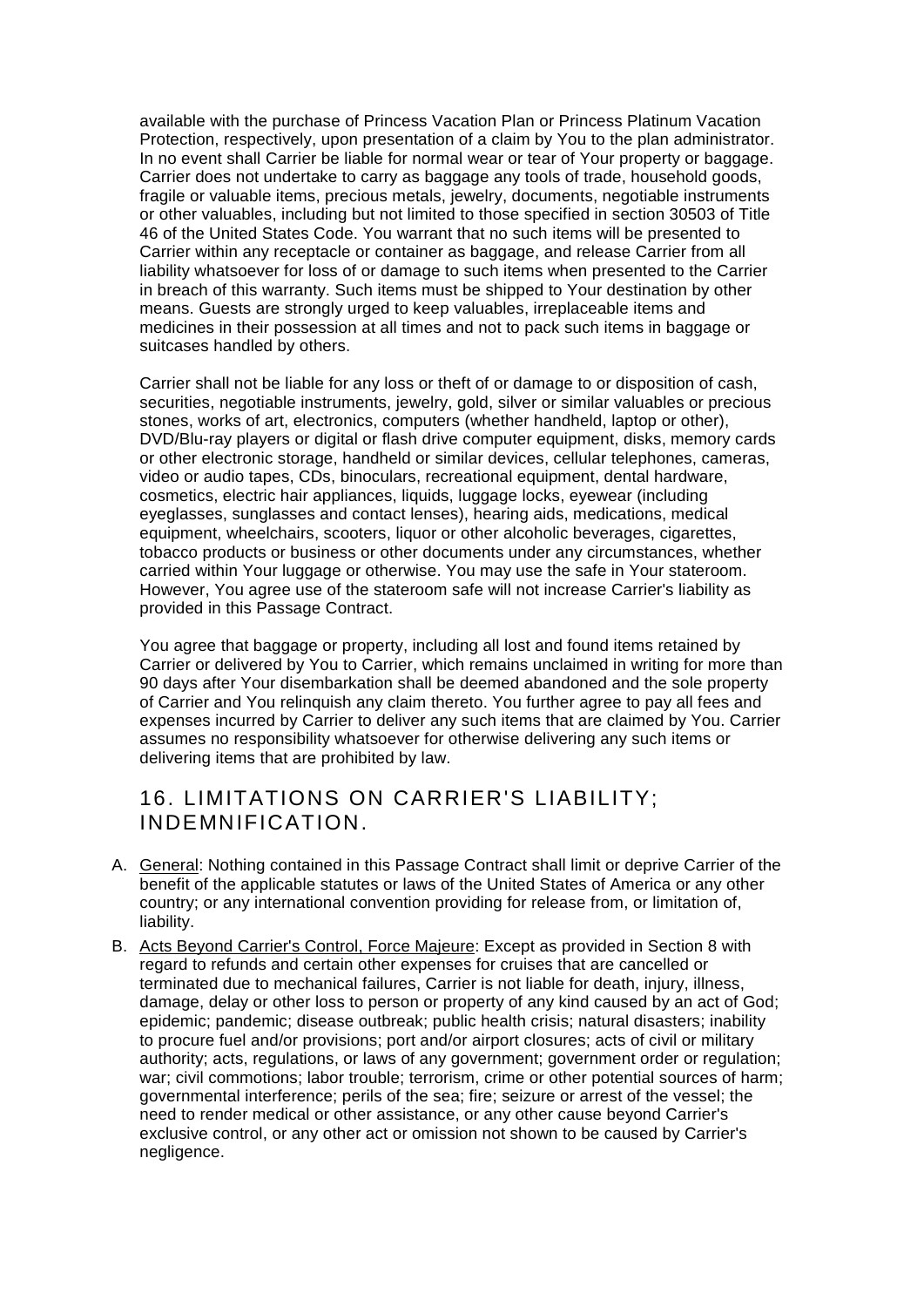- C. Claims for Emotional Distress: Carrier shall not be liable to the Guest for damages for emotional distress, mental suffering or psychological injury of any kind, under any circumstances, except for such damages proven in a court of competent jurisdiction arising from and attributable to Guest's physical injury or as the result of Guest having been at actual risk of immediate physical injury proximately caused by Carrier's negligence ("Emotional Harm").
- D. Assumption of Risk: You agree that by using the vessel's pools, sauna, athletic or recreational equipment and facilities or taking part in organized group or individual activities, whether on or off the vessel or as part of a shore excursion, You assume the risk of injury, death, illness or other loss. You agree that Carrier in no event is liable to You with respect to any occurrence taking place off the vessel, launches, tenders or other craft owned or operated by Carrier or for any event caused by the criminal conduct of any third party.
- E. Cruises To/From or Within the EU or EEA: On international cruises which neither embark, disembark nor call at any U.S. port and where You commence the cruise by embarking or disembarking in a port of a European Union Member State or the European Economic Area (EEA), Carrier shall be entitled to any and all liability limitations and immunities for loss of or damage to luggage, death and/or personal injury as provided under EU Regulation 392/2009 on the liability of carriers to passengers in the event of accidents. Unless the loss or damage was caused by a shipping incident, which is defined as a shipwreck, capsizing, collision or stranding of the vessel, explosion or fire in the vessel, or defect in the vessel (as defined by the Regulation), Carrier's liability is limited to no more than 400,000 Special Drawing Rights ("SDR") per passenger, (approximately US \$551,000 as of March 2020, which fluctuates depending on the daily exchange rate as published by the International [Monetary Fund](http://www.imf.org/external/np/fin/data/rms_sdrv.aspx) if the passenger proves that the incident was a result of Carrier's fault or neglect. If the loss or damage was caused by a shipping incident, Carrier's liability is limited to no more than 250,000 SDRs per passenger (approximately U.S. \$345,000 as of March 2020, which fluctuates depending on the daily exchange rate as published by [the International Monetary Fund.](http://www.imf.org/external/np/fin/data/rms_sdrv.aspx) Compensation for loss caused by a shipping incident can increase to a maximum of 400,000 SDRs per passenger unless Carrier proves that the shipping incident occurred without Carrier's fault or neglect. Shipping incidents do not include acts of war, hostilities, civil war, insurrection, natural disasters, or intentional acts or omissions of third parties. In cases where the loss or damage was caused in connection with war or terrorism, Carrier's liability for any personal injury or death (whether occurring during a shipping incident or a non-shipping incident) is limited to the lower of 250,000 SDRs per passenger or 340 million SDRs per vessel per incident. Punitive damages are not recoverable for cruises covered by EU Regulation 392/2009. For a copy of EU Regulation 392/2009, please [visit the website for the](http://eur-lex.europa.eu/LexUriServ/LexUriServ.do?uri=OJ:L:2009:131:0024:0046:EN:PDF)  [Official Journal of the European Union.](http://eur-lex.europa.eu/LexUriServ/LexUriServ.do?uri=OJ:L:2009:131:0024:0046:EN:PDF) In addition, Guests embarking a cruise in a European Union Member State port are afforded rights under EU Regulation 1177/2010. For a copy of EU Regulation 1177/2010, please [visit the website for the](http://eur-lex.europa.eu/legal-content/EN/TXT/HTML/?uri=CELEX:32010R1177&qid=1440630405095&from=EN)  [Official Journal of the European Union.](http://eur-lex.europa.eu/legal-content/EN/TXT/HTML/?uri=CELEX:32010R1177&qid=1440630405095&from=EN)
- F. Additional Limitations from Liability: In addition to all the restrictions and exemptions from liability provided in this Passage Contract, Carrier shall have the benefit of all the statutes of the United States of America providing for limitation and exoneration from liability and the procedures provided thereby, including but not limited to Title 46 of the United States Code sections 30501 through 30509, and 30511, which are United States statutes limiting the liability of Carrier. Nothing in this Contract is intended to nor shall it operate to limit or deprive Carrier or any such statutory limitation of or exoneration from liability under any applicable laws.
- G. Excursions, Shoreside Services and Other Transportation: All travel facilities, tours, activities, products or services, other than aboard Carrier's vessels and tenders or motorcoaches, dayboats and/or railcars owned or operated by us, provided in connection with, before, after or during Your Cruise, including but not limited to pre and post cruise activities, shore excursions, hotel accommodations, meals, or transportation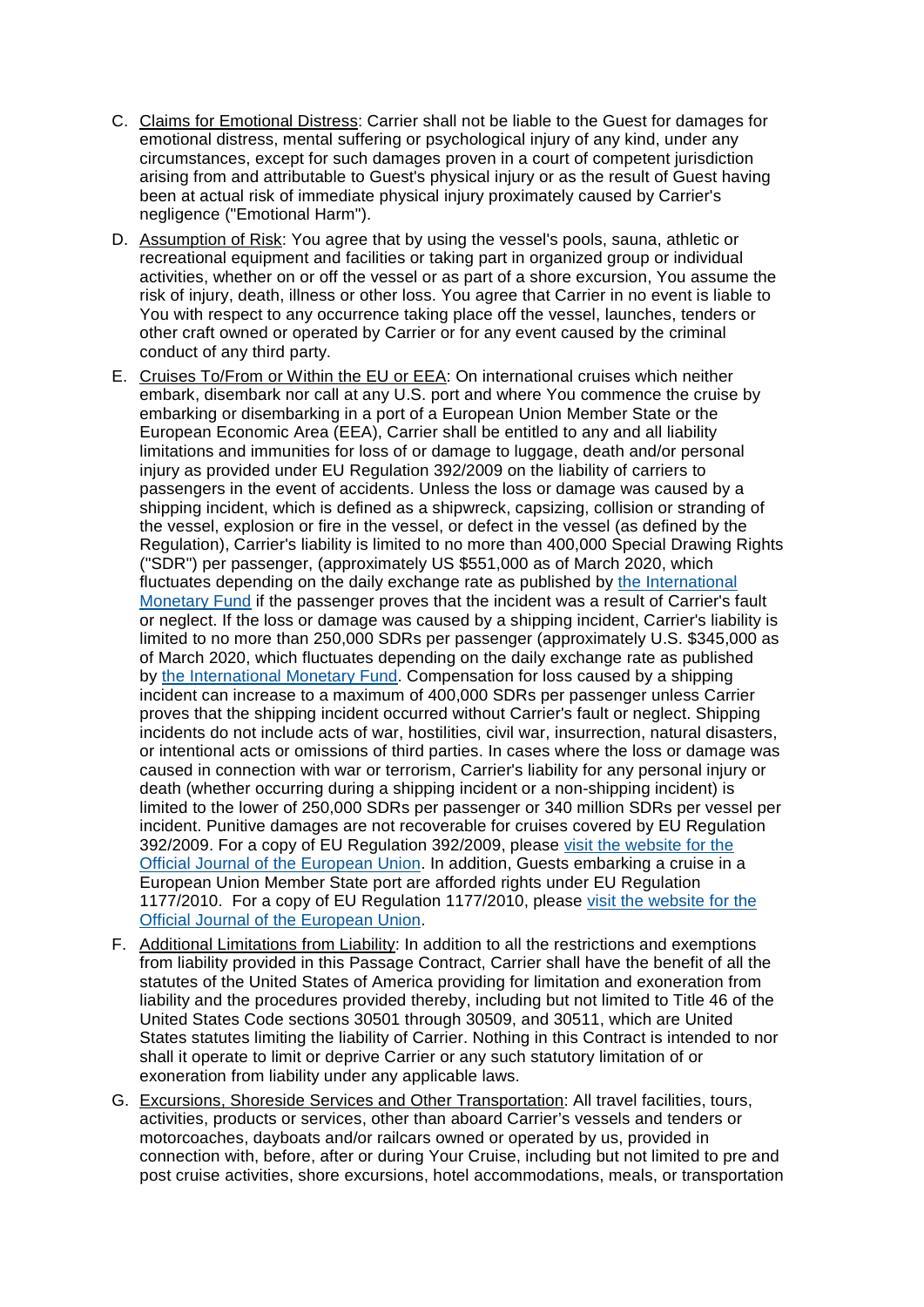of any kind by any vessel, aircraft, or other conveyance, including, but not limited to, air travel to and from the vessel, are provided, owned and/or operated by independent contractors whose employees, facilities, conveyances, products and services are not subject to Carrier's supervision or control. In providing or selling reservations or tickets in connection with any such activities, services or transportation or by accompanying You during such activities, Carrier does so as a convenience to Guests and shall be entitled to impose a charge and earn a profit from the sale of such excursions, services or transportation, but does not undertake to supervise or control such independent contractors or their employees, conveyances or facilities. Carrier accepts no liability for any loss, delay, damage, injury, death, misrepresentation arising from any excursion, service or transportation or any loss, delay or disappointment for any cancellations of any excursion, service or transportation including but not limited to air flight cancellation(s), errors in seat reservation, upgrade, overbooking or ticketing. Carrier makes no warranty, either express or implied, regarding the suitability, safety, insurance or other aspects of any such contractors, transportation, tours, services, products or facilities. Any liability for such services will be governed by this Passage Contract and the contracts and/or tariffs between You and such service companies. You agree that Carrier's liability, if any, for Non-Performance of any independent contractor providing such facilities or services shall not exceed the amounts received for such facility or services by Carrier on Your behalf. Any company or person providing services or facilities of any kind in connection with a shore excursion or other activity offered for purchase by Carrier shall have the benefit of every defense to which Carrier is entitled under this Passage Contract.

H. Indemnification: In addition to the requirements of Section 13, above, pertaining to Carrier's environmental policy, You agree to reimburse and indemnify Carrier for any damages, liabilities, losses, penalties, fines, charges or expenses of any nature whatsoever incurred by You or imposed upon Carrier as a result of any act, omission or violation of law or this Passage Contract by You or any minor or other Guest in Your care.

#### 17. NOTICE OF CLAIMS AND ACTIONS; TIME LIMITATION; ARBITRATION; FORUM; WAIVER OF CLASS ACTION; WAIVER OF RIGHT TO *IN REM* PROCEDURES OF ARREST AND ATTACHMENT.

The following provisions are for the benefit of the Carrier and certain third-party beneficiaries as set forth above in Section 1:

- A. Notice of Claims and Time Limits for Legal Action:
- i. Claims for Injury, Illness or Death: In cases involving claims for Emotional Harm, bodily injury, illness to or death of any Guest, no lawsuit may be brought against Carrier unless (1) written notice giving full particulars of the claim is delivered to Carrier within 6 months from the date of the Emotional Harm, bodily injury, illness or death, (2) a lawsuit on such a claim is filed within 1 year from the date of the injury, illness or death, and (3) valid service of the lawsuit is made within 90 days of filing the complaint.
- ii. All Other Claims: No claim of any kind, including without limitation alleged violations of civil rights, discrimination, consumer or privacy laws, or other statutory, constitutional or legal rights, or for any losses, damages or expenses relating to or in any way arising out of or connected with this Passage Contract or Guest's cruise, other than for emotional or bodily injury, illness or death of any Guest, shall be brought against Carrier unless (1) written notice giving full particulars of the claim is delivered to the Carrier within 15 days of the actual or scheduled termination date of the Cruise, whichever occurs first as specified in connection with this Contract, (2) legal action on such claim is commenced within 1 year from such scheduled termination date, and (3) valid notice or service of any such action is effected upon Carrier within 90 days after commencement of the action.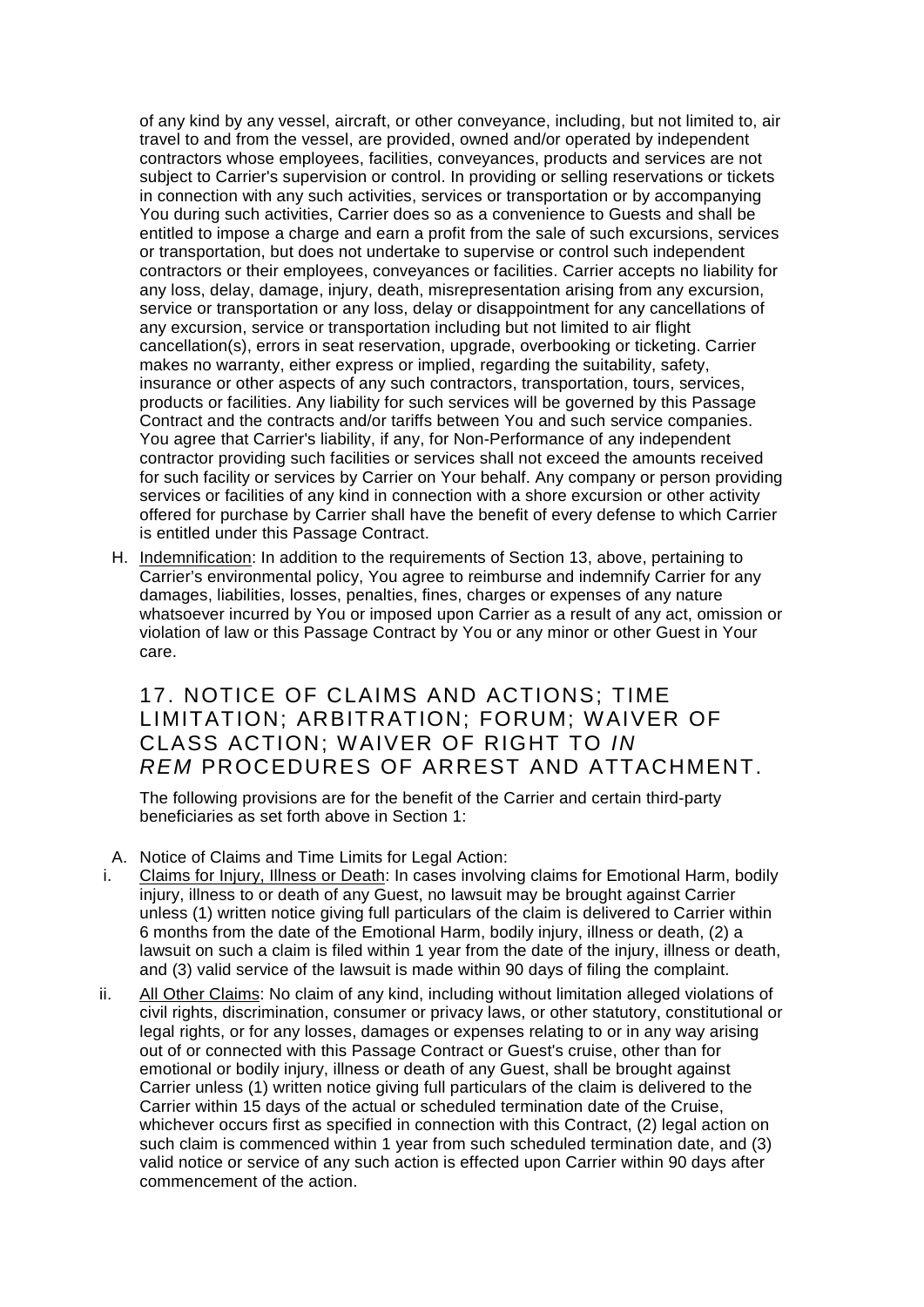- B. Forum and Jurisdiction for Legal Action:
- i. Claims for Injury, Illness or Death: All claims or disputes involving Emotional Harm, bodily injury, illness to or death of any Guest whatsoever, including without limitation those arising out of or relating to this Passage Contract or Your Cruise, shall be litigated in and before the United States District Court for the Central District of California in Los Angeles, or as to those lawsuits over which the Federal Courts of the United States lack subject matter jurisdiction, before a court located in Los Angeles County, California, U.S.A., to the exclusion of the courts of any other country, state, city, municipality, county or locale. You consent to jurisdiction and waive any objection that may be available to any such action being brought in such courts.
- ii. All Other Claims; Agreement to Arbitrate: All claims other than for Emotional Harm. bodily injury, illness to or death of a Guest, whether based on contract, tort, statutory, constitutional or other legal rights, including without limitation alleged violations of civil rights, discrimination, consumer or privacy laws, or for any losses, damages or expenses, relating to or in any way arising out of or connected with this Passage Contract or Guest's cruise, with the sole exception of claims brought and litigated in small claims court, shall be referred to and resolved exclusively by binding arbitration pursuant to the United Nations Convention on the Recognition and Enforcement of Foreign Arbitral Awards (New York 1958), 21 U.S.T. 2517, 330 U.N.T.S. 3, 1970 U.S.T. LEXIS 115, 9 U.S.C. §§ 202-208 ("the Convention") and the Federal Arbitration Act, 9 U.S.C. § 1 et seq., ("FAA") located in the County of Los Angeles, California, U.S.A. to the exclusion of any other forum. You agree the arbitrator shall resolve any dispute as the validity or applicability of this arbitration clause. You consent to jurisdiction and waive any objection that may be available to any such arbitration proceeding in Los Angeles County. The arbitration shall be administered by National Arbitration and Mediation ("NAM") under its Comprehensive Dispute Resolution Rules and Procedures and the fee schedule in effect at the time of initiating the proceeding with NAM, which are deemed to be incorporated herein by reference. NAM can be contacted at (800) 358-2550, attention Claims Department, 990 Stewart Street, First Floor, Garden City, NY 11530, to respond to any questions regarding the arbitration process or to obtain a current copy of the Comprehensive Dispute Resolution Rules and Procedures and/or fee schedule. The arbitrator must follow this Contract and can award the same damages and relief as a court.

NEITHER PARTY WILL HAVE THE RIGHT TO A JURY TRIAL OR TO ENGAGE IN PRE-ARBITRATION DISCOVERY EXCEPT AS PROVIDED IN THE APPLICABLE ARBITRATION RULES AND HEREIN, OR OTHERWISE TO LITIGATE THE CLAIM IN ANY COURT (OTHER THAN SMALL CLAIMS COURT). THE ARBITRATOR'S DECISION WILL BE FINAL AND BINDING. OTHER RIGHTS THAT YOU OR CARRIER WOULD HAVE IN COURT ALSO MAY NOT BE AVAILABLE IN ARBITRATION.

An award rendered by an arbitrator may be entered in any court having jurisdiction under the Convention or FAA.

Carrier and Guest agree that each shall have the right to take one (1) deposition of a witness or a party and only one deposition of an expert designated by another party. Such depositions shall be limited to three (3) hours each. The parties further agree that each party shall be permitted to propound to another party a single document production request no more than ten (10) specific categories of documents that are material as evidence in the case. In addition, each part may propound only one set of interrogatories to another party containing no more than twenty-five (25) interrogatories, including all subparts. Upon request by a party, the arbitrator(s) shall have the power to order such discovery, by way of document production, interrogatory, deposition or otherwise, as the arbitrator(s) considers necessary for a full and fair exploration of the issues in dispute. All claims filed in small claims court, and any claim as to which this arbitration provision is deemed unenforceable or which cannot be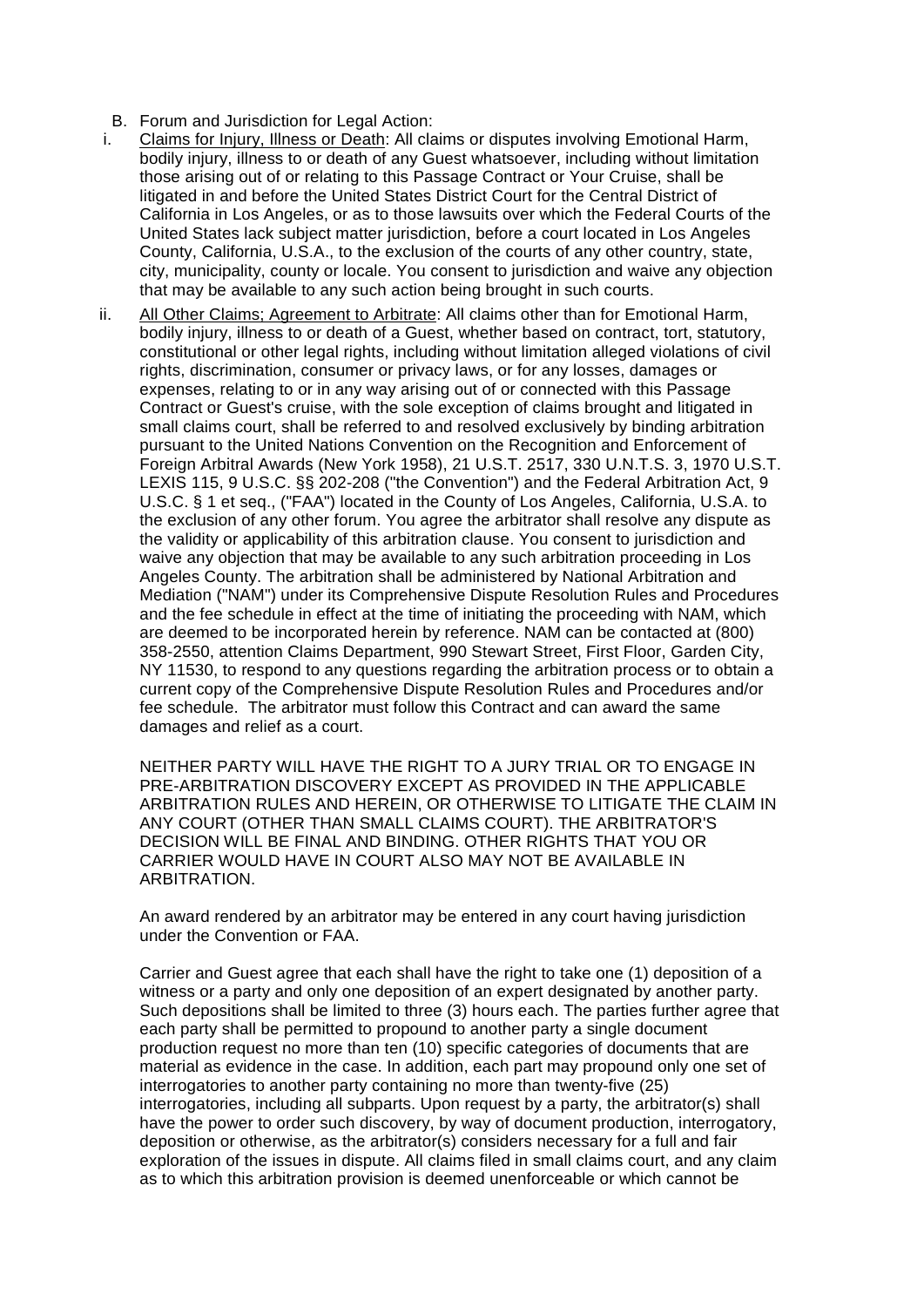arbitrated for reasons beyond Your control, shall be litigated in and before the United States District Court for the Central District of California in Los Angeles, or as to those lawsuits over which the Federal Courts of the United States lack subject matter jurisdiction, before a court located in Los Angeles County, California, U.S.A., to the exclusion of the courts of any other country, state, city, municipality, county or locale. You consent to jurisdiction and waive any objection that may be available to any such action or proceeding being brought in such courts.

The Arbitrator(s) and not any federal, state or local court or agency, shall have exclusive authority to resolve any dispute relating to the interpretation, applicability, enforceability or formation of this agreement to Arbitrate including, but not limited to any claim that all or any part of this agreement to Arbitrate is void or voidable.

- C. WAIVER OF CLASS ACTION: THIS PASSAGE CONTRACT PROVIDES FOR THE EXCLUSIVE RESOLUTION OF DISPUTES THROUGH INDIVIDUAL LEGAL ACTION ON YOUR OWN BEHALF INSTEAD OF THROUGH ANY CLASS OR REPRESENTATIVE ACTION. EVEN IF THE APPLICABLE LAW PROVIDES OTHERWISE, YOU AGREE THAT ANY ARBITRATION OR LAWSUIT AGAINST CARRIER WHATSOEVER SHALL BE LITIGATED BY YOU INDIVIDUALLY AND NOT AS A MEMBER OF ANY CLASS OR AS PART OF A CLASS OR REPRESENTATIVE ACTION, AND YOU EXPRESSLY AGREE TO WAIVE ANY LAW ENTITLING YOU TO PARTICIPATE IN A CLASS ACTION. IF YOUR CLAIM IS SUBJECT TO ARBITRATION UNDER SECTION 17(B)(ii) ABOVE, THE ARBITRATOR SHALL HAVE NO AUTHORITY TO ARBITRATE CLAIMS ON A CLASS ACTION BASIS. YOU AGREE THAT THIS CLASS ACTION WAIVER SHALL NOT BE SEVERABLE UNDER ANY CIRCUMSTANCES FROM THE ARBITRATION CLAUSE SET FORTH IN SECTION 17(B)(ii) ABOVE, AND IF FOR ANY REASON THIS CLASS ACTION WAIVER IS UNENFORCEABLE AS TO ANY PARTICULAR CLAIM, THEN AND ONLY THEN SUCH CLAIM SHALL NOT BE SUBJECT TO ARBITRATION.
- D. WAIVER OF RIGHT TO *IN REM* PROCEEDINGS: IN THE EVENT OF A MARITIME TORT, YOU MAY HAVE THE RIGHT TO PROCEED *IN REM* TO ARREST THE VESSEL OR ITS APPURTENANCES FOR PURPOSES OF SECURITY OR PROCEED *QUASI IN REM* TO ATTACH ANY OF CARRIER'S VESSELS TO ESTABLISH JURISDICTION. HOWEVER, YOU HEREBY WAIVE ANY RIGHT YOU MAY HAVE TO AN *IN REM* OR *QUASI IN REM* PROCEEDING TO ARREST OR ATTACH ANY OF CARRIER'S VESSELS FOR THE PURPOSES OF OBTAINING SECURITY OR JURISDICTION AND WILL RELY SOLELY ON THE CREDIT OF THE CARRIER IN BRINGING ANY CLAIM AGAINST CARRIER, IF AT ALL.

18. PERSONAL DATA; PRIVACY NOTICE; OCEAN MEDALLION® CLASS PROGRAM; FACIAL RECOGNITION; RECORDING; DISPLAY OF LIKENESS; PUBLIC WIRELESS SERVICES.

The personal data You provide to Carrier, or which Carrier collects or receives about You, will be processed in accordance with the Carrier's [privacy policies.](https://www.princess.com/legal/legal_privacy/) The personal data Carrier collects from or about You may include Your name, street or email address, date of birth, passport, financial account, and/or telephone numbers, likeness, photograph, audio recordings or video images captured on board the vessel, or other information which would identify You personally. Onboard purchases of goods and services and participation in onboard activities including casino, spa and shore excursions, and the use of the Medallion® device on board MedallionClass® vessels, may generate additional personal data during Your voyage. You may also provide Carrier, or Carrier may collect, certain sensitive data such as Your health, medical condition, dietary or religious restrictions, gender or sexual orientation, as well as health and medical information gathered in connection with Carrier's COVID-19 Guest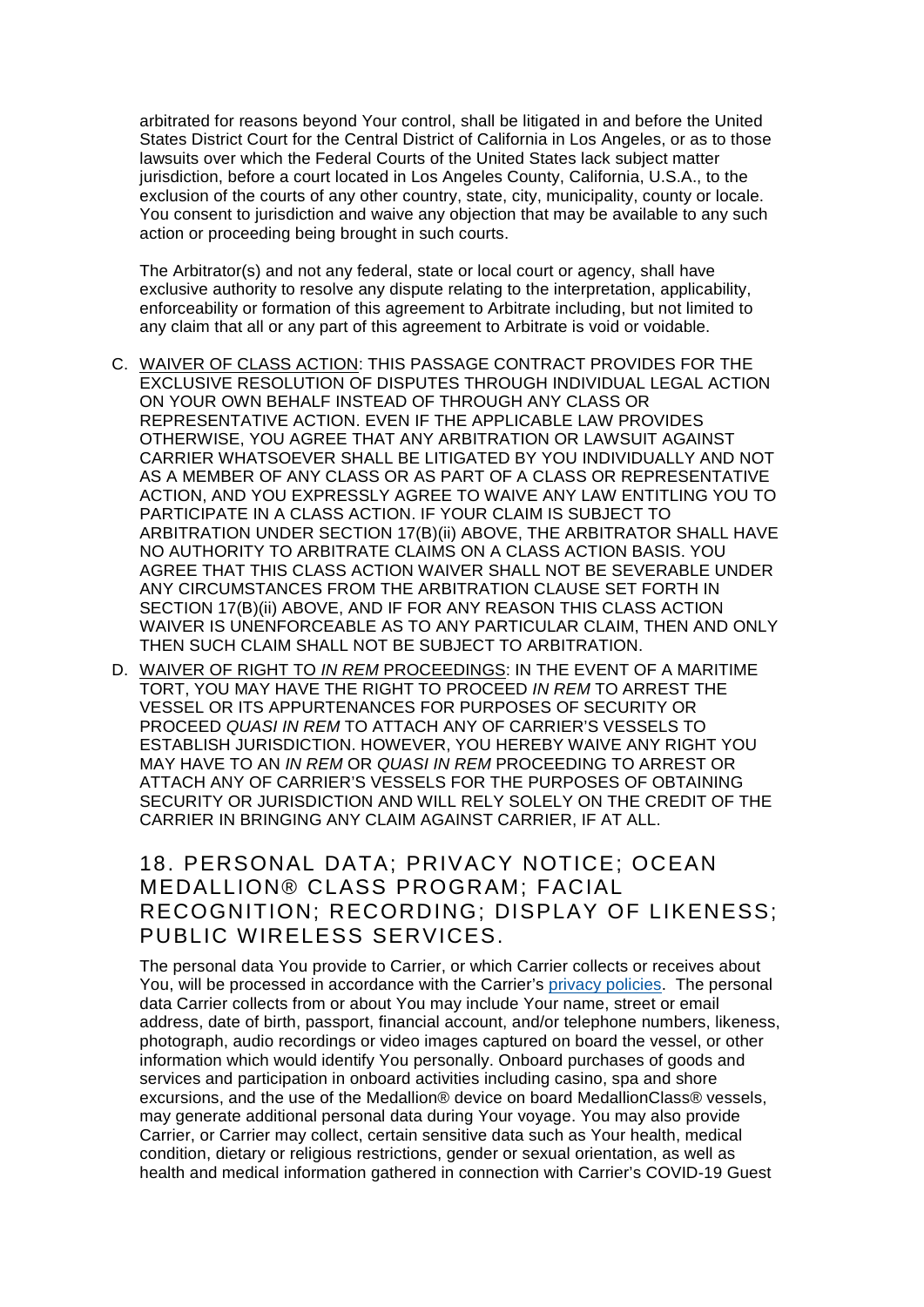Protocols. You agree Carrier may (a) keep Your personal and sensitive data ("PSD"); (b) use it in its business worldwide in accordance with its [privacy policies;](https://www.princess.com/legal/legal_privacy/) (c) share it with Carrier's affiliated/related companies, and (d) subject it to processing worldwide provided Carrier's safeguards are used. You agree any PSD You provide to Carrier in the European Economic Area ("EEA") may be used, processed and transferred within and outside the EEA and specifically to the U.S.

You agree Carrier may disclose Your PSD to unaffiliated third parties: (a) after You request or authorize it; (b) to help complete a transaction for You; (c) to comply with law, applicable regulations, governmental and quasi-governmental requests, court orders or subpoenas; (d) to enforce this Passage Contract or other agreements, or to protect the rights, property or safety of Carrier or others; (e) as part of a purchase, transfer or sale of services or assets (f) when provided to our agents, outside vendors or service providers to perform functions on our behalf; (g) to Your relatives, travel companions and/or other third parties if expressly authorized by You; (h) with select marketing and strategic business partners for marketing or other commercial purposes, in accordance with Your preferences and applicable laws; or (i) as otherwise described in Carrier's privacy policies, as amended from time to time.

If You are traveling on board a MedallionClass® vessel or visiting certain resorts or destinations, You may receive a radio frequency technology-enabled wearable device (the "Medallion®") to be worn during Your vacation. The Medallion® device is used to authenticate Your identity and accounts and to track Your onboard position and movements using beacon technology on the vessel or throughout participating resorts and destinations. By way of example, the Medallion® device may be used to (ii) access Your stateroom, (iii) make purchases on board and at participating shore side properties, (iv) associate You with photos taken by the Carrier during the voyage, and (v) provide information related to other guests and crew members with whom You may have come in close contact. Information about Your activity data and travel experience generated through the Medallion® device will be linked to Your PSD collected and used by the Carrier in accordance with its [privacy policy.](https://www.princess.com/legal/legal_privacy/) You are not required to use or wear the Medallion® on MedallionClass® vessels. Please contact Your vessel staff to obtain a Cruise Card if You do not wish to use the Medallion® device. Some features of the MedallionClass™ services will not be available if You do not use the Medallion® device.

In response to the global coronavirus pandemic, You may be required to undergo health screenings and Carrier will collect personal information, such as health symptoms, survey or questionnaire data, information related to travel history and possible exposure to communicable illnesses, and other data as recommended by public health authorities or other government agencies or to otherwise demonstrate our guests' ongoing health and fitness to travel. Carrier may collect information about onboard contacts with crew members, guests or other individuals through a wearable portable device technology such as the Medallion® device on MedallionClass® ships and properties and/or the OceanOrbit™ Contact Tracing system. These wearable devices collect data, such as personal contacts, timestamp, duration of contact and frequency of contact with others. Carrier will use this data to facilitate rapid contact tracing to help mitigate and manage the potential spread of COVID-19 and other global pandemic illness. Carrier collects and uses this health and medical information strictly in connection with Carrier's legitimate interest in ensuring the health and safety of guests, crew members and the public and to comply with legal and regulatory requirements and obligations regarding public health initiatives and health and safety endeavors. As part of contract tracing efforts, Carrier takes reasonable precautions to respect Your privacy and confidentiality by communicating contact exposure information in a manner that is not personally identifiable, however, information about You may be disclosed in a manner that could allow the recipient to determine Your identity. Carrier may also disclose PSD, including health and medical information and